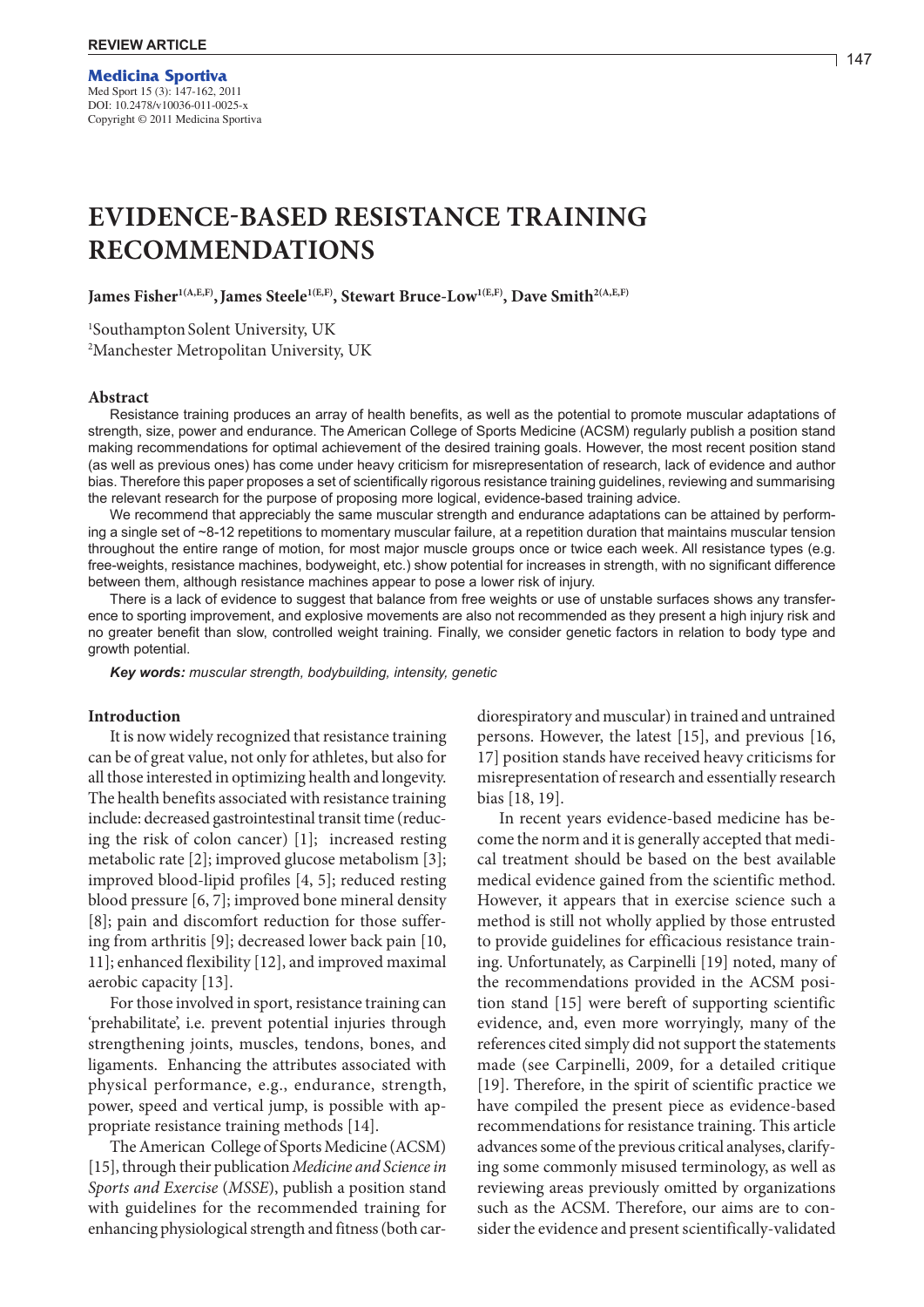guidelines for resistance training for healthy asymptomatic adults looking to improve muscular strength and fitness, as well as dispelling myths, discussing other points of general interest and suggesting areas for future research. We should clarify that older adults (undefined by ACSM [15]) and clinical populations are not considered within the present article and might be better suited to alternative methods. Specifically, the following issues will be considered and summarized:

- Intensity, Load & Repetition Range
- Resistance Types
- Repetition duration
- Volume of Exercise, Frequency and Periodization
- • Genetic Factors and Their Implications

# **Intensity, Load & Repetition Range** *Intensity*

One of the most important considerations within resistance training is that of intensity [20, 21]. However, as with all terms used in the scientific literature, it is crucial that the term is defined and operationalized in a logical and meaningful way. The general use of the term in the strength training literature, including the ACSM position stand, is as a reference to the load used. For example, and typically, Willardson and Burkett [22] and Fry [23] suggest that it is a common term for percentage of 1 repetition maximum (%1RM). We propose that 'intensity', in the truest sense, is the level of effort applied to a given load, defined as the number of repetitions performed in relation to the number possible. Of course it is logical that this definition permits only one accurate measure of intensity, that of 100%; when the participant can perform no more repetitions with a given resistance. Based on this, we can perhaps define 'momentary muscular failure' as the inability to perform any more concentric contractions, without significant change to posture or repetition duration, against a given resistance. We accept that effort of a participant would vary in relation to load and repetitions; however, these factors do not combine to constitute an accurate expression of 'intensity'. In fact this expression of %RM is exactly what it is and nothing more: a training load given as a percentage of repetition maximum as opposed to a measure of intensity or effort. The problem with such a definition is the lack of any consideration of how hard the individual is working during the exercise. The definition incorrectly implies that two persons performing the same number of repetitions at a given %1RM have worked at an identical relative effort. This is, of course, not necessarily the case. For example, Hoeger et al. [24, 25] and Shimano et al. [26] reported 1RM values and respective RMs for given %1RMs for male and female, trained and untrained participants. Their data show large variations in the number of repetitions possible for the same %1RM between participants. Indeed,

Douris et al. [27] reported that participants with a higher percentage of type-II muscle fibers were able to perform fewer repetitions than those with a lower percentage of type-II fibers, with 70%1RM.

The knowledge of a person's 1RM at a given exercise (without the addition of knowledge of their fiber-type) does not provide any accurate basis for prediction of how many repetitions that person can perform at any given %1RM.This is an important issue given that so much emphasis is placed on training intensity in the strength training literature, which is puzzling given that the research evidence does not support the view that trainingwith a relatively high % of 1RM isimportant for strength development (see Carpinelli, 2008, for a thorough review of this issue [28]). For instance, according to the accepted definition of intensity, if one individual performs an exercise with a weight of 80% of 1RM, and performs one easy repetition with that weight, this person is training more 'intensely' than another individual who performs a hard set to momentary muscular failure with 79% of their 1RM. Clearly this is nonsensical. Therefore, when intensity is referred to within this article we are referring to the percentage of momentary muscular effort being exerted, not %1RM, and we would suggest for consistency and accuracy in the literature, other authors follow suit.

# *Momentary Muscular Failure*

Willardson [29] suggested that training to momentary muscular failure may provide greater stimulation to the higher threshold fast-twitch motor units, which are capable of producing the greatest increases in strength and hypertrophy. Thus, training to momentary muscular failure is theoretically more beneficial simply because doing so would ensure recruitment of as many motor units and muscle fibers as possible. A common misconception is that heavy weights are required to stimulate muscular growth, but Carpinelli [28] pointed out that this 'heavier-is-better' principle is simply unsubstantiated by research. The evidence shows that lower threshold motor units in the form of type I slow-twitch, or type IIa fast-twitch muscle fibers are recruited first, and as these motor units are fatigued so the higher threshold motor units of type IIx fast-twitch fibers are recruited [28, 29]. The final repetition of a true RM setwould be a maximal voluntary contraction due to the effort and recruitment required as a RM means no further repetitions are possible  $[28]$ (irrespective of the number of previously completed repetitions). However, unless performing a 1RM, this would not be the maximal force possible, simply the maximal force of the fatigued muscle. Perhaps the most important aspect of this is simply that to activate all the motor units within a muscle group, and thus recruit all the available muscle fibers to stimulate them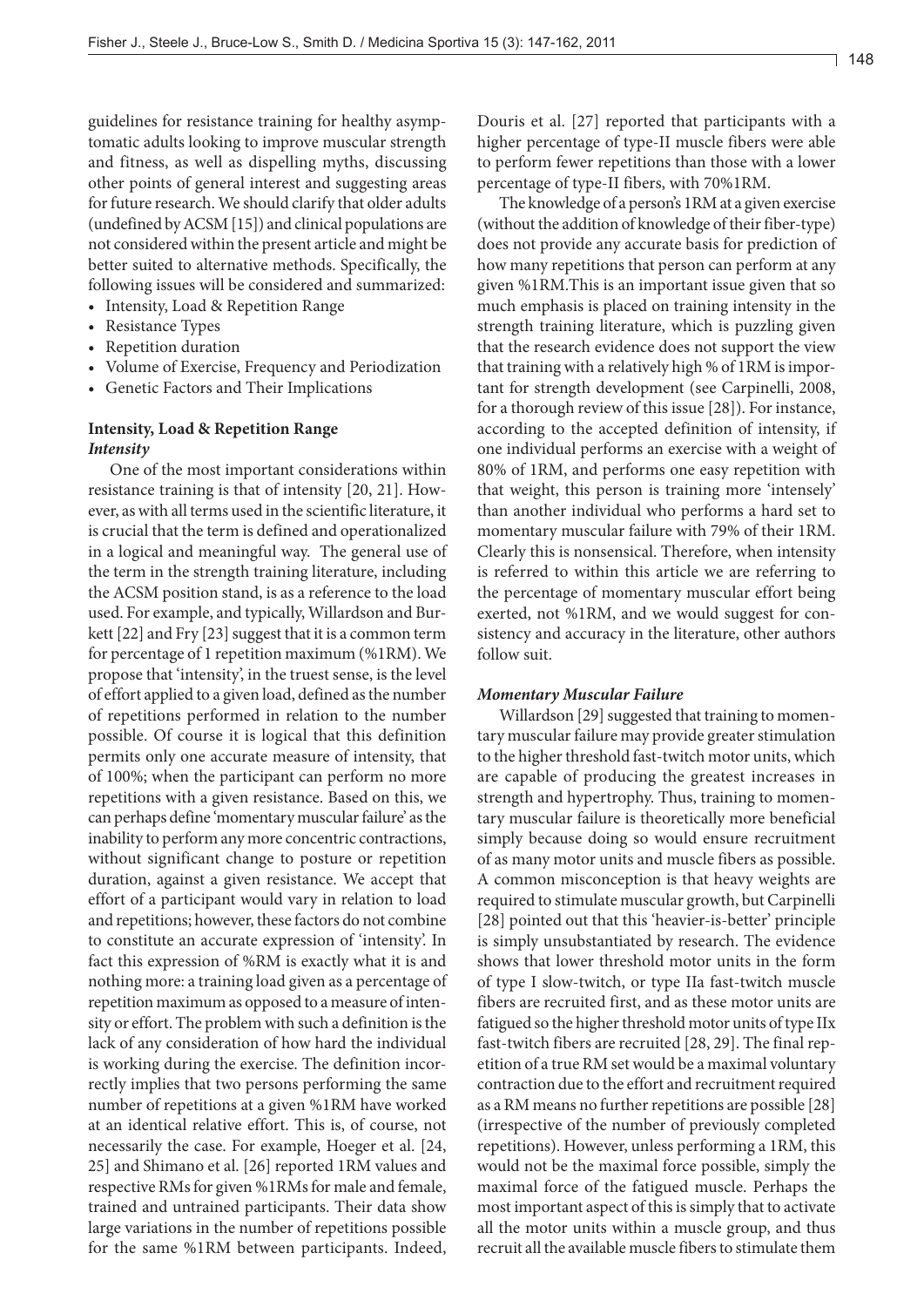to adapt to the training, it is not the %1RM that is the primary factor but rather the requirement to train to momentary muscular failure [28].

Willardson [29] reviewed this concept and in doing so highlighted one of the main issues; that little research has directly addressed the concept of training to momentary muscular failure whilst accurately controlling for other variables such as load, volume and frequency. Given that it is essential to control for these factors to produce meaningful data only studies that have done so have been considered herein.

Rodney et al. [30] reported significantly greater gains (41.2% to 19.7%) in dynamic strength when training to muscular failure compared to submaximal sets of exercise. Similarly, Schott et al. [31] reported significantly greater gains in isometric strength when training to failure compared to stopping the exercise short of failure (24.9kg to 14.3kg) and Drinkwater et al. [32] reported significantly greater dynamic strength gains (9.5% to 5%), and also peak power for a bench press throw exercise when training to muscular failure compared to not training to failure (40.8W/10.6% to 25W/6.8%). These studies varied in the number of sets and number of repetitions completed. From a single set of 6 repetitions [30] to 4 sets of 6 repetitions [32] and 4 sets of 30 second isometric muscle action [31] but each study reported that training to momentary muscular failure produced significantly better results.

Other studies reported no significant difference between training to momentary muscular failure and training submaximally [33, 34]. Izquierdo et al. [34] measured training 2 x/weekfor 45-60 minutes over 16 weeks, and Folland et al. [33] considered training leg extensions 3 x/week over 9 weeks. Notably Folland et al. [2002] reported no significant difference in strength increase between a training time of around 7 minutes (to failure) and 25 minutes (not to failure), suggesting that the same strength gains could be achieved in approximately 30% of the time by training to momentary muscular failure.

The evidence suggests that individuals should be encouraged to train to momentary muscular failure, as this appears to maximize muscle fiber recruitment and, according to most of the research to date, will maximize gains in strength and power.

# *RPE*

An alternative method of measuring intensity is that of the Borg 'Rating of Perceived Exertion' Scale (RPE; 35) or a derivative.Adaptations of the RPE scale have been used in various size scales considering both overall (O) and active muscle (AM) effort for different loads [36–43]. However, it seems logical that training to momentary muscular failure would elicit a higher exertion or effort level than training submaximally, irrespective of load, thus questioning the efficacy of RPE during resistance training. Gearhardt Jnr. et al. [37, 38] reported significantly lower RPE values for participants performing 15 repetitions at 30% 1RM compared to those performing 5 repetitions at 90% 1RM. However, it is questionable how these efforts were able to keep the total workload equal between groups. The earlier section discussing intensity, along with the aforementioned research by Hoeger et al. [25] and Shimano et al. [26], suggests that 5 repetitions at 90% of 1RM is closer to maximal possible repetitions (and thus equates to a higher intensity) than 15 repetitions at 30% of 1RM. This is the most common methodological flaw in such studies; the apparent assumption that load x repetitions = intensity. This, as noted earlier, is a fallacy.

In fact, all of these studies are probably reporting the same results; perceived exertion increases the closer a participant trains to his or her maximal intensity, irrespective of the load used. To accurately measure a participant's perceived exertion when training at a given %1RM, a more logical study design would involve performing repetitions to momentary muscular failure. The value of such a study would be to determine whether there is variation in RPE based around the number of repetitions completed preceding a maximum voluntary contraction (MVC), or the exercise performed based on the muscle mass involved.

Shimano, et al. [26] considered exactly this and reported no significant difference comparing 60%, 80% and 90% 1RM for bench press and biceps curl for trained and untrained participants. However the authors did report a significantly higher RPE for 60% 1RM for the squat exercise when compared to 80% and 90% 1RM, suggesting that a higher load does not correlate with a greater effort. The authors gave no explanation for this result; they simply concluded that when exercises and repetitions are completed to muscular failure, intensity is similar. They concluded that the use of an RPE scale in resistance training might not be beneficial. We concur and reiterate that individuals should simply be encouraged to train to momentary muscular failure to maximize results.

# *Load and Repetition Range*

As previously stated by Carpinelli [28] the research suggests that it is not the load lifted that determines fiber recruitment, but the fatigue of the lower threshold motor-units resulting in a sequential recruitment of higher threshold motor units through continued repetitions. Carpinelli [28] describes the facts and misconceptions of fiber recruitment, as well as the heavier-is-better misnomer. As a result we have chosen not to replicate this work by reviewing the literature but rather acknowledge Dr. Carpinelli's efforts by recommending the reading of his article [28], and summarizing his conclusions herein.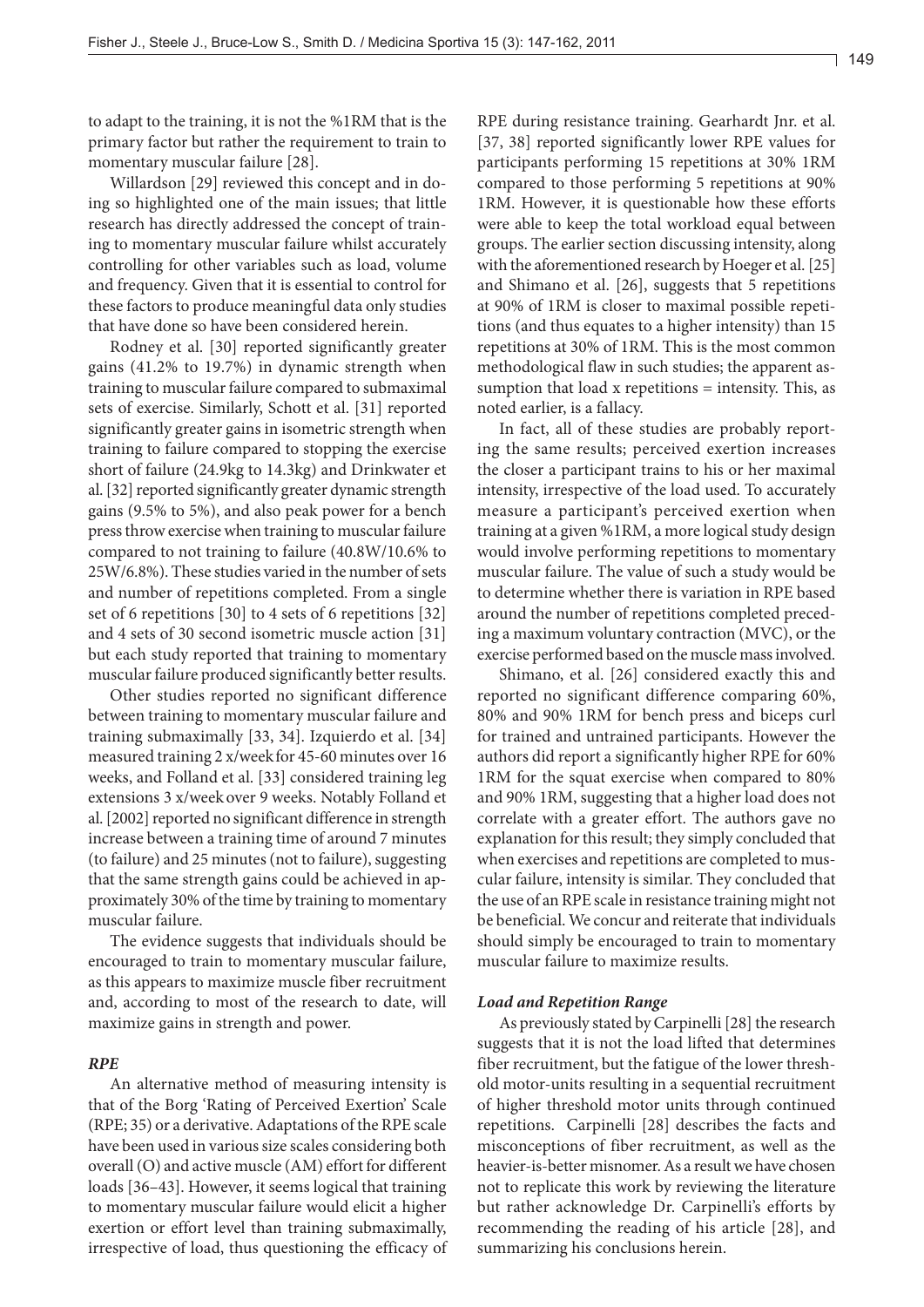Research has considered ranges from 2RM through to 100-150RM and found no significant difference in strength improvements between the results [44–48], with only one exception; Campos et al. [49] reported a significantly greater improvement in 1RM for the squat and leg press exercises for previously untrained male participants performing 3-5RM compared to 9-11RM, over 8 weeks of training. However, the authors reported no significant difference in change in muscle cross-sectional area, or muscle fiber-type, and could not provide any rationale as to why these differences might have occurred.

Interestingly the ACSM position stand [15] claimed that maximal strength gains are obtained training with loads of between 1-6RM. However, it is apparent from the above data as well as recent comprehensive reviews of the literature that the research findings to date do not support the ACSM's conclusion [19, 50]. Given that different repetition ranges do not appear to differentially affect strength gains perhaps other health related benefits should be considered. Research appears to suggest that to increase bone mineral density (BMD) training loads need to be 80%1RM or greater [51]. Vincent and Braith [51] compared training at 50%1RM (~13reps) to training at 80%1RM (~8 reps). Whilst they reported almost identical strength gains, the higher load group produced significantly greater increases in BMD.

We, therefore, reiterate our earlier suggestion [50] that a moderate repetition range  $({\sim}8{\text -}12$  repetitions) may be best to increase BMD. The lighter weights suggested herein may produce a lower injury risk than the heavier weights necessitated by the ACSM's recommendations. The loads required under the ACSM's guidance will impose greater force on muscles and connective tissues. However, more research is required to confirm this hypothesis. There may also be more favourable ranges depending on the individual's predominant fiber-type in the relevant muscle. For example, Jones [52] suggested that persons dominant in fast twitch muscle fibers might obtain better results performing fewer repetitions with a greater resistance, whilst persons dominant in slower twitch muscle fiber-type might obtain better results performing a greater number of repetitions and lighter resistance. Based on this hypothesis Darden [53] offered a rule of thumb protocol to determine optimal<sup>1</sup> repetition ranges for different exercises and/or persons, claiming that it is a rough gauge of muscle fiber-type. However, the usefulness of this method has not been tested empirically and we therefore suggest that future research should test these methods and associated hypotheses.

# *Muscular Endurance*

We can consider two definitions of muscular endurance as being *absolute*; the number of repetitions performed at a given resistance, and *relative*; the number ofrepetitions performed at a given %1RM [18, 54]. For example, a pre training 1RM of 100kg might produce 10 repetitions at an absolute value of 70kg, which is also the relative value of 70%1RM. However, after a training regime where the 1RM has improved to 120kg, a participant will almost certainly be capable of greater than 10 repetitions at the absolute value of 70kg, but likely still only produce a maximum of 10 repetitions at the relative value of 70% 1RM (now 84kg). This example shows an increase in maximal strength (1RM) leading to an increase in absolute muscular endurance, i.e., an increase in number of repetitions at the fixed submaximal weight. Research supports this concept [55]. However, the research does not support the idea that the same is true of relative loads, but rather that similar maximal repetitions are possible [55, 56].

The ACSM [15] stated that when training for muscular endurance, persons should use light-moderate loads  $(40-60\% \text{ 1RM})$  and perform high repetitions  $(>15)$  using short rest periods (<90s). They repeat citations from their 2002 position stand [57, 54] which were heavily criticized for conclusions that were not supported by their data [18]. The only study that appears to support the ACSM's position is that of Campos et al. [50] who reported significantly higher repetitions at 60% 1RM for 3 lower body exercises for participants training at higher repetitions (20-28RM) compared to low (3-5RM), and moderate (9-11RM). In contrast, other studies do not support the hypothesis that higher repetition schemes are more effective in increasing muscular endurance. Anderson and Kearney [57] examined the effects of 3 different training protocols on muscular endurance (measured by the number of bench press repetitions participants could perform with 27.23 kg). Participants were divided into lowrepetition (3 sets of 6-8RM), medium repetition (2 sets of 30-40 RM) and high repetition (1 set of 100-150 RM) groups, each training 3 x week for 9 weeks. No significant between-group differences in improvements in muscular endurance were found. Stone and Coulter [54] examined the effects of 3 training protocols (3x6-8 RM, 2x15-20 RM, and 1x30-40 RM) on the muscular endurance of untrained females, each of whom trained 3 x week for 9 weeks. Again, no significant between-group post-test differences in muscular endurance were found.

#### *Summary:*

- Percentage RM denotes the load trained with, rather than effort or intensity.
- Only one accurate measure of intensity is possible, that of maximal effort, 100% intensity or repetition max (RM).

<sup>1</sup> The term 'optimal' herein is defined as *'the best attainable or most favourable with regard to maximally enhancing muscular strength, within the context of current evidence'*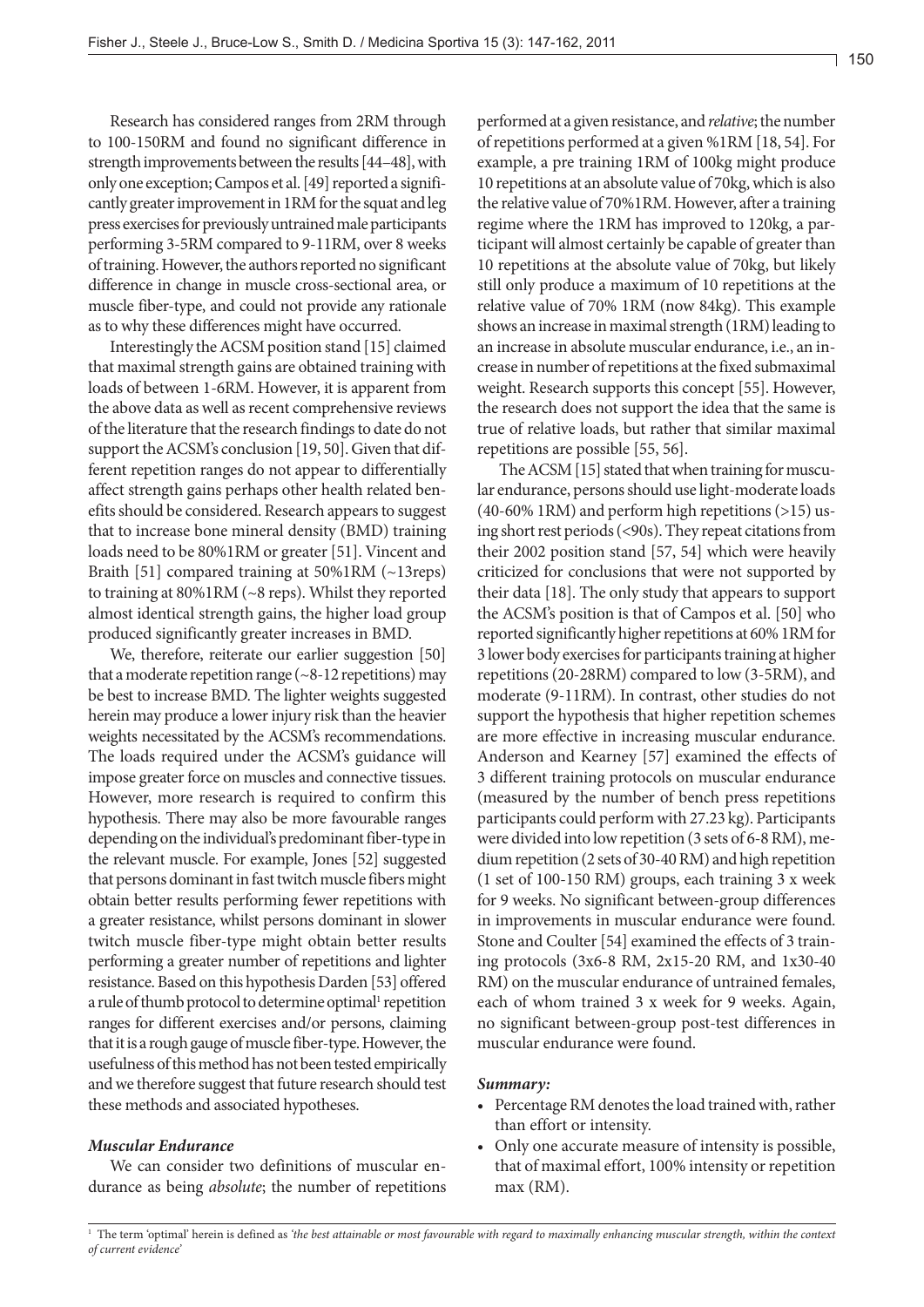- Research does not unequivocally support the superiority of a particular repetition range for enhancing any aspect of muscle function.
- • Training to maximal effort, or 'momentary muscular failure', is necessary to recruit all the possible motor units and muscle fibers.

# **Resistance2 Types**

A recent review article [58] identifies several types of resistance. One type is constant resistance, e.g. free weights (although it is worth noting that whilst the mass of a dumbbell or barbell remains constant, the resistance or torque applied to the muscular system itself varies as lever length changes throughout a range of movement). Other types described are variable; e.g. resistance machines (where the resistance is systematically varied according to a cam or series of cables, pulleys or linkage leverage chains), accommodating; e.g. hydraulics (where resistance is proportional to force applied), and pneumatic (which compresses air as the form of resistance). It is beyond the scope of this article to explore the biomechanical advantages and disadvantages of resistance types. However as some authors have claimed that certain types of equipment are more effective for enhancing strength it is important for us to examine the evidence relating to such claims. For example, the ACSM [15] has argued that free weights are better than machines for enhancing strength, whereas others have claimed that variable resistance machines are more effective [59]. It is noteworthy that much research has compared one training method against another but only performed pre and post-testing on each respective method [e.g. 60, 61]. In this case, without a cross-over testing element such a design clearly favours the group training on the equipment on which they will be tested as they will be more skilled at using the equipment in question. Therefore, research following such a design has been excluded from our consideration.

Many studies have also used EMG to interpret muscle activation or force production, most notably free weights and resistance machines [62, 63], stable and unstable surfaces [64] and vibration training [65- 67], each of which are examined herein. However, the limitations of attempting to accurately use EMG data to interpret activation or muscular force production include (but are not restricted to): crosstalk (readings from synergist muscles) depth of active motor units from surface electrode, amplitude related to motor units and muscle fiber-types, variable firing rates, muscle-fiber length, velocity and contraction type [68- 74]. Possibly most problematic is the fact that, although in general there is a positive relationship between force production and EMG activity, the relationship is often not linear, particularly in large muscles such as the biceps and deltoid, and particularly so at high muscle activation levels [75, 76]. Therefore, EMG is very limited in what it can tell us regarding the merits of different equipment or exercises. With this in mind and since EMG data gives no guidance as to optimal training benefits, research considering EMG data has been excluded from this article. However, we explore findings below from studies providing an unbiased test of different types of equipment using muscular performance measures.

#### *Free Weights and Machines*

Research has reported no significant difference in strength gains between groups training on resistance machines and undertaking free weight exercises [77-79]. Other research has utilized a leg extension machine but compared variable to constant resistance (by switching between a cam and a circular disc), once again reporting no significant difference in the strength increases between groups [80]. Despite this the ACSM [15] suggest that free weights have an advantage over resistance machines due to purported greater neural activation. The ACSM [15] cite a single reference to support their statement which found the only significant difference to be in the activation of the anterior and medial deltoid at 60% of 1RM between a free weight and machine bench press exercise. However, this article uses EMG to measure activation which, as clarified previously, does not permit conclusions to be made regarding the effectiveness of the exercise. The authors also reported no significant difference for other muscle groups or at heavier loads [81], something the ACSM failed to mention. As such this recommendation by the ACSM is indicative of a bias towards free-weight resistance forms, which is not justified by the scientific evidence.

Interestingly, Schwanbeck et al. [62] found that the 8RM for a Smith machine squat was 14-23kg heavier than for a free weight squat. Whilst further research is necessary, this could indicate that force production is diminished where balance is required. That is, where there is a need for balance the muscle fibers likely fatigue performing the skill of balancing the load rather than contracting against the resistance.

#### *Hydraulic, Pneumatic and other resistance forms*

Research has also compared groups training with free-weights and hydraulic equipment and reported no significant difference between strength improvements

<sup>&</sup>lt;sup>2</sup> Resistance in this case can best be described as *'force acting against muscular contraction'*. In the context of an eccentric contraction where the resistance might appear to be working with the contraction we believe that due to the desirably controlled nature of the movement, the muscle is still acting to slow the resistance, and thus acting against it.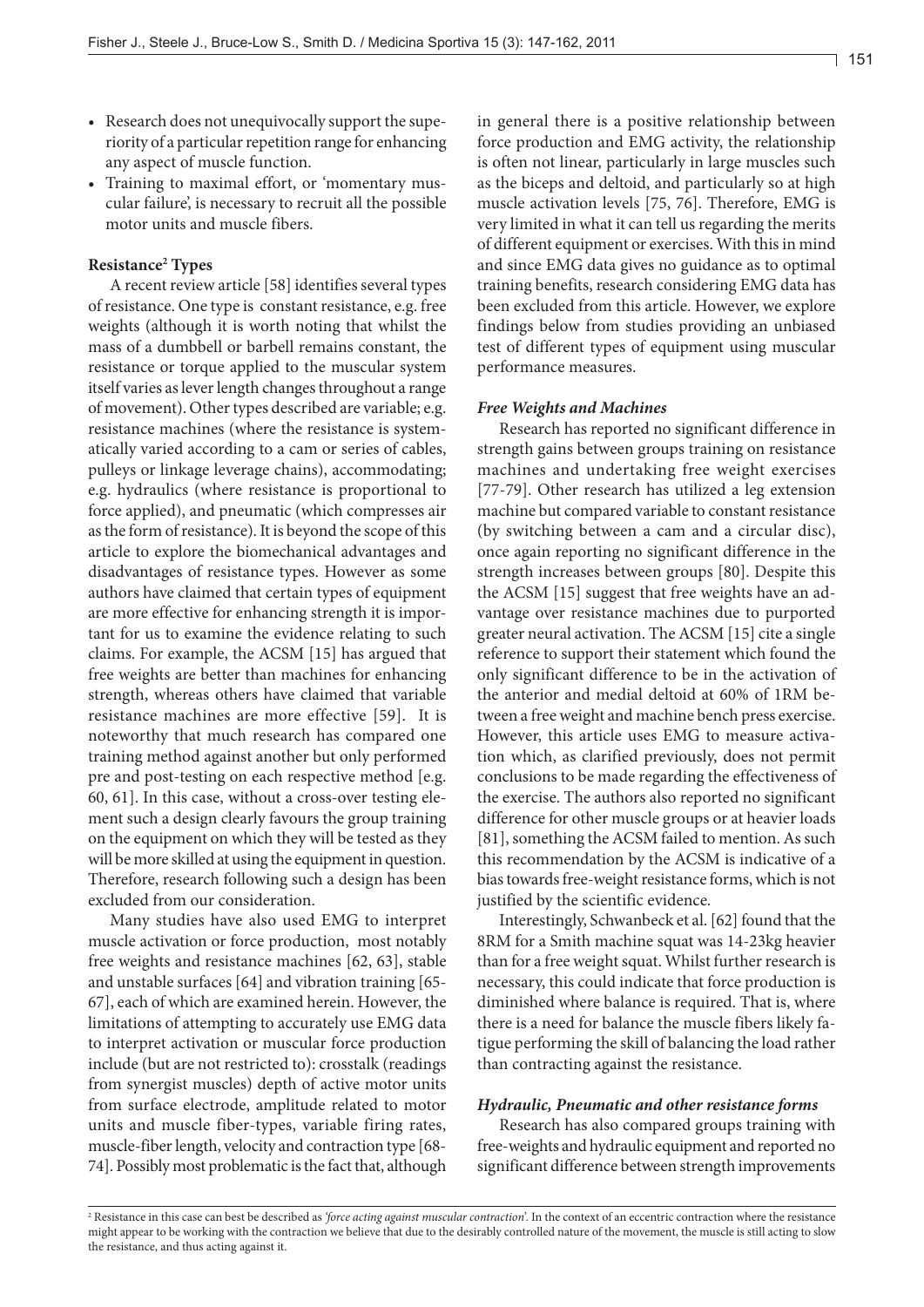for each group [82]. However, Hunter and Culpepper [83] reported greater gains in isokinetic leg extension strength in participants limbs trained with fixed mass (free-weight) resistance compared to hydraulic resistance. It is perhaps worth noting that a failure of hydraulic exercise to provide eccentric resistance [84] could be a factor inhibiting strength production.

Other studies have considered the use of pneumatic machines, although many articles have used it as a method of testing [84, 85] or training [86] without any direct comparison to other training methods. Obviously further research is warranted within this area to be more conclusive regarding its use. Finally, Dorgo, King and Rice [87] reported no significant difference in muscular strength and muscular endurance improvements between groups training with free-weights and manual (partner applied) resistance. Overall, therefore, the extent of the research does not support one training modality over another, it seems only to reflect our existing knowledge that a muscle fiber does not recognize a difference between types of resistance; it simply contracts, or it does not.

Based on the research presented, choice of resistance type appears a personal preference. However, we should also consider the health and safety element associated with resistance training. Kerr, Collins and Comstock [88] revealed statistics around weight training related injuries. Their data showed that between 1990 and 2007 of the estimated 970, 801 Emergency Department visits in the USA associated with weight training, 90.4% of these were free weight related. In addition, persons using free weights sustained a greater proportion of fractures/dislocations (23.6%), compared to machine based resistance (9.7%). Of course we cannot make assumptions as to what proportion of people training with free weights or machines these data represent, or the training experience of those persons suffering injury. However, the statistics would still suggest that the use of free weights presents a greater potential risk of injury than machine based resistance.

For persons with a finite time resource it might also be worth considering the additional time required to load and unload a barbell, compared to repositioning a pin in a weight stack, or selecting a resistance from a dial.

# *Vibration Training*

Due to the growing popularity of vibration training (VT) or whole-body vibration (WBV), a review article such as this would not be complete without the consideration of such equipment. The theory behind the efficacy of vibration training is related to the fact that Force = Mass x Acceleration (where typically mass would be increased by external resistance requiring a greater force to be applied). Cardinale and Bosco [89] suggested that VT can affect the acceleration aspect of this equation to between 3.5 and 15g [where g represents the Earth's gravitational pull  $(9.81 \text{m.s}^{-2})$ ] This in turn would increase the force requirement and muscle-fiber recruitment.

VT has been considered in the areas of power [90, 91], and recovery [92] amongst others. However, in the present article it shall be considered only in relation to the ability to chronically improve strength. Our literature search found no articles directly comparing WBV against resistance training, though many considered the effectiveness of resistance training with or without the inclusion of WBV. Ronnestad [93, 94] reported no significant differences in 1RM improvements in the squat exercise when comparing 5 weeks of training with or without a vibration platform. Moran et al. [66] and Luo et al. [95] also reported no significant difference in strength improvements when considering a dynamic bicep curl and leg extensor exercises, respectively with and without direct vibration. Indeed a review by Nordlund and Thorstensson [96] reported no significant differences between groups training with or without the addition of WBV.

Roelants et al.[97] comparedWBV training against a general fitness program that included cardiovascular and resistance exercise, in untrained females, and reported no significant difference between groups in isometric and isokinetic strength improvements. The authors also reported that neither group made significant changes to body weight, percentage body fat, or skin-fold thickness over the 3 x/week, 24 week program. However, the researchers did not match training intensity or training volume, limiting the conclusions that can be drawn from the study.

The research to date appears not to support the use of VT for improving strength to a greater extent than resistance training alone. However, Liebermann and Issurin [98] reported significantly lower ratings of perceived exertion with identical absolute values when a vibration stimulus was applied through the resistance. Other literature suggests that should WBV be used, vertical vibrating platforms rather than oscillating platforms, as well as higher frequencies and larger amplitudes appear to catalyse more favourable adaptations [99, 100]. We conclude by suggesting that while at present the literature suggests that there is little benefit to incorporating WBV training, there is significant scope for future research within this area.

As an additional note, whilst no data exists regarding injuries directly associated with WBV training, Jordan et al [101] provided an overview of the area and considered the physiological hazards associated with exposure to vibration. The authors noted the importance of pre-screening and suggested that frequencies, amplitudes and durations should be carefully considered and managed throughout a training protocol. We suggest that should the use of WBV training be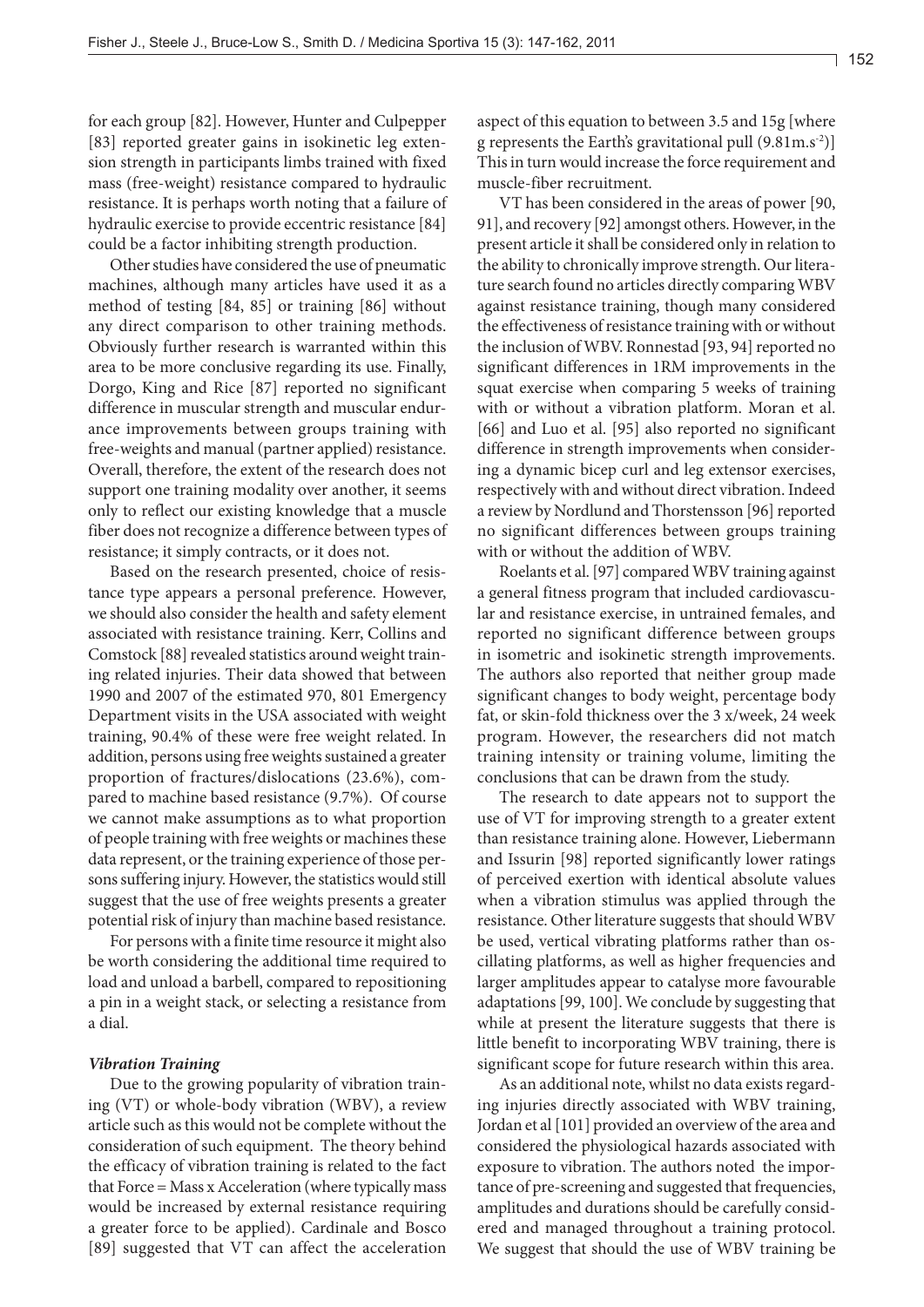undertaken it is done with the same caution as other forms of resistance exercise.

# *The issue of specificity*

In their position stand [15], the ACSM argued that free weights are preferable to machines for athletes' strength training because the former can mimic better the movement patterns involved in sporting skills. Surprisingly for such an important claim, the authors provided no research evidence to substantiate it. There is no evidence that skill development is aided by the performance of resistance exercises that bear some superficial resemblance to skills performed on the sports field. Skill enhancement is highly specific, with little correlation between the performances of different skills, even when they appear very similar. For example, Drowatzky and Zuccato [102] showed that the correlations between performances on different (superficially very similar) balance tasks were extremely low and non-significant. They concluded that there is no such thing as a general phenomenon called 'balance'. Instead, there are many different balancing skills, and because an individual is good at one type of balancing task it does not follow that he or she will be good at a different balancing task.

Not only is the transfer between superficially similar motor tasks quite low, but the performance of tasks in training that are similar (but not identical) to those used in actual performance can lead to negative transfer and a concomitant decrease in performance on the criterion task. For example, Mount [103] examined the effect of learning a dart throwing skill in two different body positions (sitting on a chair and reclining on a table). Not only was performance poorer after switching position compared to remaining in the same position, but performance after practice in the alternate position was poorer than after no practice.

Therefore, the often-made claim that free weights are superior to machines because they improve athletes' balance, or that Olympic lifting might enhance sporting performance due to the forceful extension of the hips, knees and ankles [104] is simply not supported by the motor learning research. The balance involved in free weight exercises is specific to that task and will not aid the athlete unless he or she is a competitive weight lifter, when of course such lifts will need to be practised. Indeed research has shown that the transfer effects of weight training at different loads, velocities and movement patterns are limited [105]. Interestingly, in spite of this, Brewer [104] suggests *"when training to enhance sports performance....train the movements, not the muscles"*, and attempts to make analogies of movement patterns between Olympic lifts and rugby, cricket, judo, tennis and javelin (amongst others).

However, Brewer [104] appears to be offering bad advice as performing exercises that mimic a specific skill with resistance added may interfere with the performance of the relevant skill by altering the athlete's movement pattern. For example, Montoya et al. [106] found that the use of a heavily weighted baseball bat for practice actually reduced the velocity of the swing when using the normally weighted bat. This is hardly surprising as it is impossible to swing a heavily weighted bat as fast as a normal bat, and therefore by slowing the movement down in this manner the athlete is effectively learning to swing the bat more slowly, and will change the mechanics of the swing accordingly. Therefore, movements that mimic the performance of a sports skill with added resistance should be avoided.

#### *Core Stability and Stable/Unstable Surfaces*

Kibler, Press and Sciascia [107] and Akuthota et al. [108], detail core stability exercise principles and athletic function, and define core stability as *"proximal stability for distal mobility"*, i.e., a strong core provides a solid base for the movement and forces generated by the limbs. This is supported by literature that shows significant contraction (up to 30% MVC) of core muscles such as the transverse abdominis prior to limb contraction/movement [109-112]. This supports the need for core strength and stability in both day to day activity and for potentially enhancing sporting performance and injury prevention.

Whilst the use of unstable surfaces to train these core muscles has been documented [113] it should be recognized that they are not essential [114]. In fact Behm and Anderson [115] consider the use of unilateral exercises and cite research that shows greater activation of the trunk muscles with unilateral shoulder and chest press actions [116]. The benefit of unilateral exercise as opposed to alternating movements is that the removal of the contralateral dumbbell eliminates the counter balance effect, requiring the core muscles to stabilize the torso. A practical example of this might be the lateral raise performed with one dumbbell; shoulder abduction shifts the center of mass (potentially outside the base of support depending on weight and lever length) forcing the opposing obliques, as well as other core muscles, to contract to retain the upright position of the torso.

We fear there has been a misunderstanding of the need for unstable surfaces with the premise of challenging balance and overloading the neuromuscular system [117]. It seems that instead of focusing an exercise on a muscle, many have succumbed to the concept of attempting that movement whilst challenging their balance. This often results in decreased force production due to instability [117, 118]. Whilst few studies exist comparing chronic strength adaptations to training on stable and unstable surfaces, those that do reported no significant difference between groups [118]. However, some studies lack sufficient duration [119] and utilize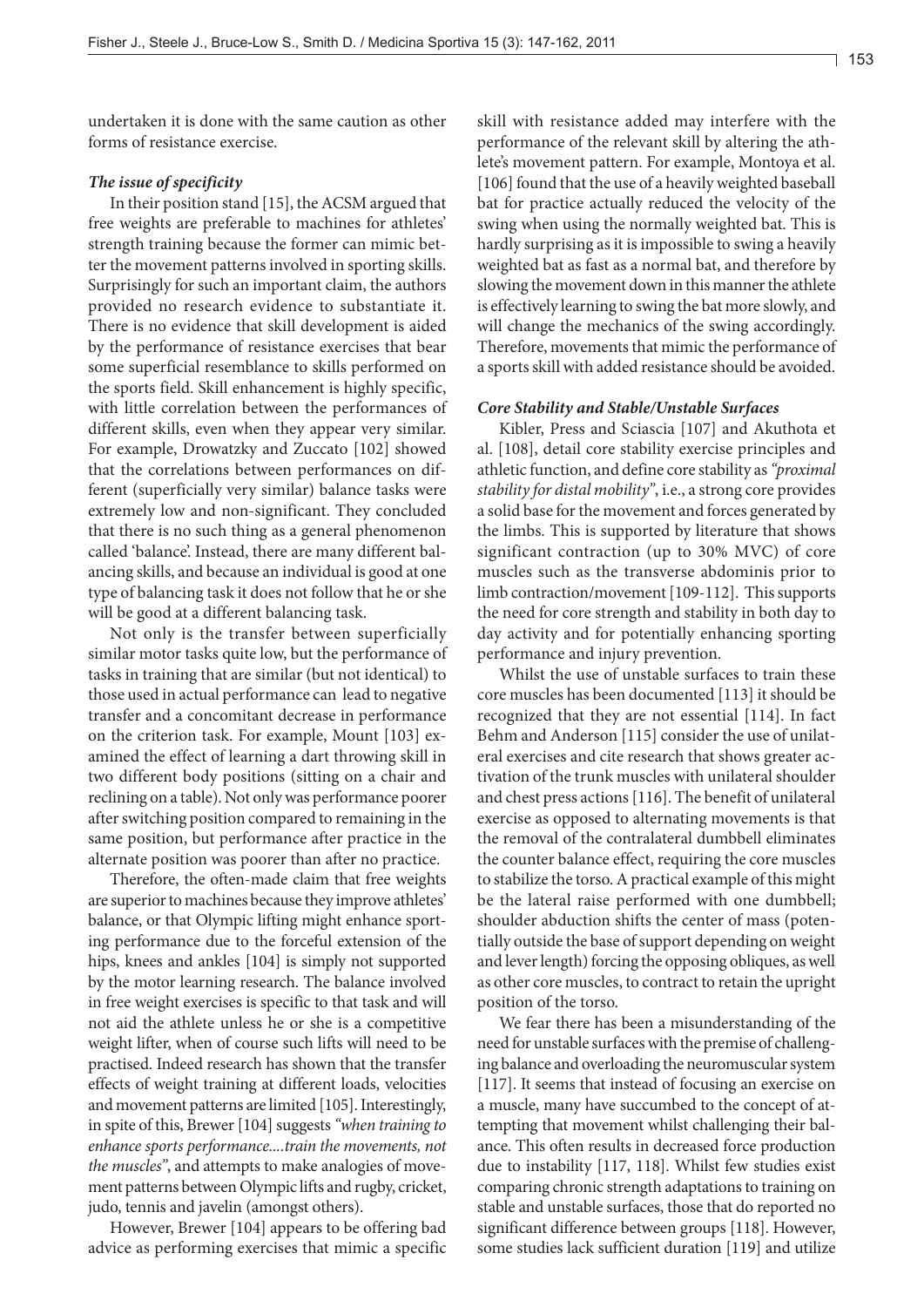potentially biased testing methods [120]. For example Kibele and Behm [120] adopted a standing knee extension as their test of strength, which would clearly incorporate a degree of core stability to produce force throughout the contracting limb. More realistically, an isometric test would accurately measure the force of the knee extensors without overly recruiting the core musculature due to seating and restraints [cf. 28].

As stated in the preceding section, balance is a nontransferable skill [102], and as suggested by Willardson [121] *"performing resistance exercises on unstable equipment will make an individual more proficient at performing resistance exercises on unstable equipment but may not enhance the performance of sports skills"*. There is no evidence that supports any form of balance transference between performing exercises on unstable surfaces to any other movement pattern or skill, whether sporting or otherwise. Indeed, Lederman [122] discusses specificity and transference citing studies that have failed to show any strength or balance improvements in training on unstable surfaces, other than enhanced strength/balance on that *exact* unstable surface. We should also consider the aforementioned study by Schwanbeck et al. [62], and the possibility that fatigue occurs earlier in a set where muscle fibers are recruited for balance rather than directed against the resistance.

Therefore, not only is there no significant difference in strength increases from training on stable and unstable surfaces, but there is also no evidence (or even a coherent theoretical rationale) for suggesting that weight training on unstable surfaces could enhance performance of specific sporting skills.

# *Summary:*

- The evidence does not support the superiority of one particular form of resistance for gaining muscle strength, power or endurance. Therefore, it appears that how one trains is much more important than the equipment used.
- Ultimately, choice of equipment should be dictated by personal preference, convenience and one's attitude to risk. However, machines appear to offer a much lower likelihood of injury than free weights and are thus preferable from a safety perspective.
- Athletes should avoid exercises that attempt to mimic the performance of a skill with added resistance as this may detrimentally affect the movement pattern of the skill resulting in a less efficacious performance.
- The use of resistance training for enhanced function and sporting performance should be based on muscular strength adaptations, and not neuromuscular patterns including balance, which shows no transference.

# **Repetition Duration**

Another area of interest is that of repetition duration, incorrectly referred to by the ACSM [15] as *velocity*. Carpinelli et al. [18] discuss this misapplication, considering the time for concentric and eccentric contraction as repetition duration, whereas velocity is an expression of º/s or radians/s for rotary movement, or cm/s for linear movement. The ACSM [15] appear to suggest that shorter repetition durations are more favourable stating *"fast velocities have been shown to be more effective for enhanced muscular performance capacities (e.g. number of repetitions performed, work and power output, and volume)"* citing Lachance and Hortobagyi [123] and Morrissey et al. [124]. In reality this is simply declaring that a greater number of repetitions can be performed when exercising more quickly, and is further supported by Sakamoto and Sinclair [125] with the bench press exercise. However, the present article, and by our understanding the ACSM's position stand [15], are focused on *training* methods; that is, what will stimulate physiological enhancements, rather than optimize a one-off performance.

The ACSM [15] continues by recommending that untrained individuals use slow and moderate repetition durations, and trained individuals include a continuum from slow to fast repetition durations for enhancing muscular strength, with no explanation as to why there might be a need to differ between these groups. Indeed, the position stand [15] also refers to Olympic lifting and other ballistic (fast movement) exercises as beneficial in improving sports performance, notably vertical jump and sprint times.

However, Johnston [126] considered force production in a case study, reporting little difference in forces generated or experienced where movement was performed at repetition durations that maintained muscular tension (including 10:10, 5:5, and 2:4 (concentric:eccentric)). Nevertheless, when attempting to move the load explosively forces increased by as much as 45% initially but then decreased by 85% for the majority of the repetition. This is likely due to the excess force provided to overcome the inertia being so great that momentum carries the weight through the rest of the range of motion. Johnston [126] suggested that explosive lifts would likely recruit fewer fibers due to momentum, and that the diminished recruitment through most of the range of motion would be less effective for enhancing muscle function. This has previously been reported by Hay et al. [127] with arm curl exercises. A study by Tran, Docherty and Behm [128] considered decrement in force production and rate of force development, noting significantly larger decreases following sets of 10 repetitions at a 5:5 repetition duration compared to 10 repetitions at 2:2, and 5 repetitions at 10:4 repetition durations. This larger decrease in force production suggests fatigue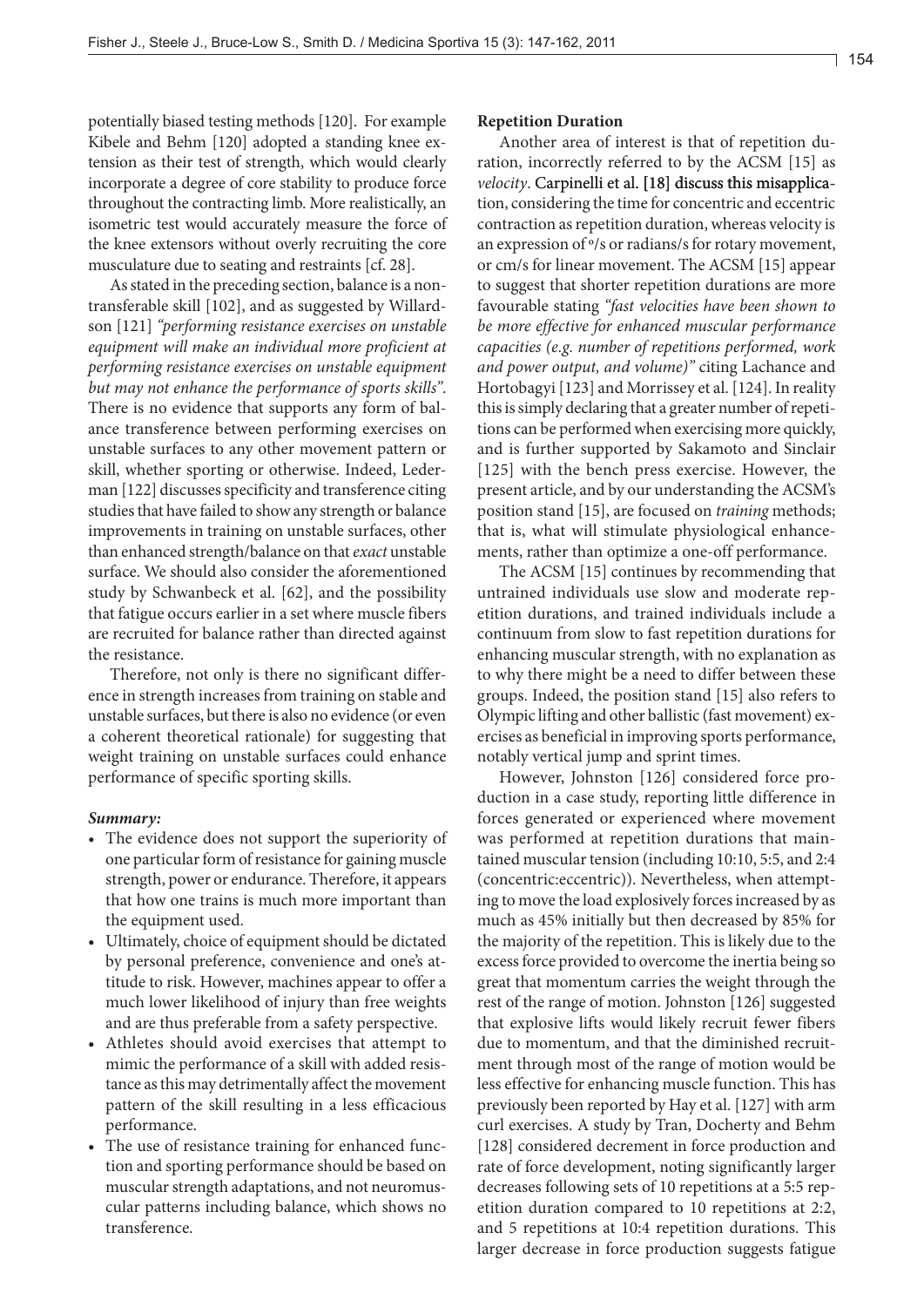in a larger proportion of muscle fibers, potentially stimulating greater growth and strength/power gains. This probably also explains the above-noted findings that a greater number of repetitions can be performed using shorter repetition durations: as the required muscle force and resultant fatigue are lower, suggesting exercises are simply easier than when performed at longer repetition durations.

Comprehensive reviews of this area of research have reported that resistance training at shorter repetition durations produced no greater strength or power increases than training at longer repetition durations [18, 129]. The latter study also considered the application of Olympic lifting and plyometric exercises concluding that there is no evidence to suggest that these techniques can enhance strength and/or sporting performance (including vertical jump and sprint) to any greater degree than traditional weight training methods. Also, Bruce-Low and Smith [129] specifically considered the risk of injury from ballistic exercises, reporting some disturbing statistics suggesting that explosive lifting such as that involved in performing the Olympic lifts can cause injuries to the wrist, shoulder, elbow and lumbar region. For example, Crockett et al. [130] reported a case study of an NCAA Division 1 basketball player who having trained on a jumping machine was side-lined due to a sacral stress fracture. The authors concluded that this was likely caused by the very high biomechanical loads placed through the spine in the course of both the jumping and the landing motion. Bentley et al. [131] reported ground reaction forces (GRF) for different repetition durations of a squat exercise, reporting significantly higher values for shorter repetition duration (1s descent: 1s ascent), compared to medium (3:1) and longer repetition durations (4:2). They also reported significantly higher values for medium (3:1) when compared to slow (4:2) repetition durations. Of course, any ground reaction forces measured are also being transferred through the joints of the body placing unnecessary stress on supporting tissues. Bruce-Low and Smith [129] concluded that, particularly given that one of the key aims of strength training in athletes is to reduce injury risk, training modalities involving high impact forces or short repetition duration have no place in the strength and conditioning of athletes unless there is a direct requirement to perform the skill of Olympic lifting.

# *Summary:*

- Exercises should be performed at a repetition duration that maintains muscular tension throughout the entire range of motion.
- Olympic lifting, plyometric and ballistic exercises remove tension from the muscle and apply greater forces through joints and associated tissues causing a greater potential for injury.

#### **Volume of Exercise, Frequency and Periodization**

The primary, on-going debate regarding the required volume of exercise for strength relates to the recommended number of sets. The ACSM [15] cited a meta-analysis [132, 133] suggesting that the largest effect sizes (ES) for strength increases with athletes occurred when performing 8 sets per muscle group. Carpinelli [19] considered this meta-analysis, critizing the authors for the inclusion of studies that failed to meet their own criteria. In addition their conclusions were unsupported as there were no significant differences between the ES of the different training volumes. In fact, most research to date suggests that there is no significant difference in strength increases between performing single or multiple set programs [51, 134-137). For example, Carpinelli and Otto [134] found that single sets produced similar results in 33 out of 35 studies they reviewed.

Contrary to this evidence, Krieger [138] published a meta-analysis concluding that *"2-3 sets per exercise are associated with 46% greater strength gains than 1 set, in both trained and untrained subjects".* However, Krieger [138] included a study by Kraemer [139] that had previously received heavy criticism by Winett [136] due to methodological inadequacies, as well as articles where groups had not trained to momentary muscular failure [140]. Readers should be wary of meta-analyses that attempt to consider an assortment of differing research and provide a single conclusive statement, as Krieger [138] appears to have done. Indeed, meta-analyses within this debate [132, 133, 141, 142] have been criticized for their absence of scientific process [137].

The assertion that multiple sets are superior to single sets has therefore been made despite the absence of evidence to support this claim. It should also be noted that the number of sets recommended by the ACSM appears arbitrary. One might conclude from observation of data from the cited meta-analysis that more sets in fact result in reduced gains until the arbitrary number 8 is reached, as no continuum in effect size is demonstrated [132, 133]. Carpinelli [19] has commented on this meta-analysis similarly explaining that the data do not support a dose-response relationship between number of sets and strength gains. Indeed, the vast majority of research studies show that performance of multiple sets of resistance exercise yield no greater gains than single sets performed to momentary muscular failure and therefore are not as time and energy effective. Interestingly there seems to be no research that focuses specifically upon variation in the number of exercises per muscle group. However, there is certainly major scope for well-controlled studies examining this area.

# *Frequency*

The ACSM [15] suggested the frequency of training should be dependent upon volume, intensity, level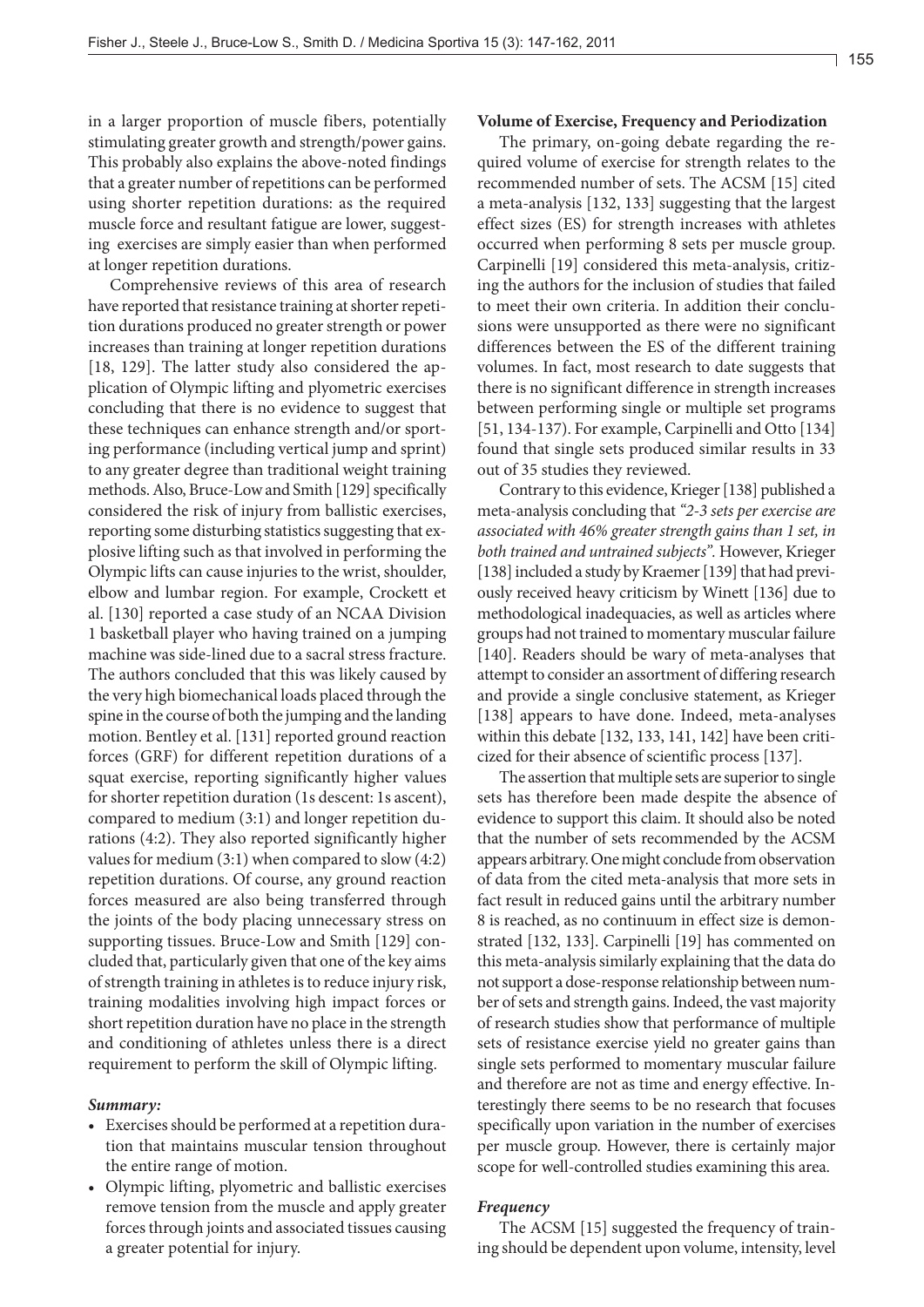of conditioning, recovery ability, number of muscle groups trained per workout and exercise selection. They stated that novice individuals should train the entire body 2-3 x/week whilst intermediates should train 3x/weekif total body, or 4 x/weekif using a split routine (they do not clarify a training period or other definition for transition from novice to intermediate). In fact a plethora of research, reviewed by Carpinelli et al. [18] and Smith and Bruce-Low [51] suggests that there is little or no difference between training 1, 2 or 3 x/weekfor both trained and untrained persons.

The ACSM [15] cited Hoffman et al. [143] as suggesting American football players train 4-5 x/week, but they fail to clarify that training groups in this study were not matched for total weekly volume of sets or repetitions. In fact the 4 and 5 x/week groups in this study performed *less* total weekly training than the 3 and 6 x/week groups, which might suggest that it was not so much the frequency of training but perhaps the reduced volume that allowed their physiological development. The authors failed to consider this in their interpretation of the results.

The ACSM [15] later commented that advanced weight lifters and bodybuilders should use high frequency training of 4-6 sessions per week, and that with the inclusion of split (and double-split) routines, this might increase to 8-12 training sessions per week (citing as many as 18 sessions per week for Olympic weightlifters). However, a study by Hakkinen et al. [144] which the ACSM [15] used to support the effectiveness of double-split routines (training twice per day) only considered acute hormonal response and did not record or report on chronic strength adaptations. Their reference for Olympic weightlifters training up to 18 sessions per week is a book by Zatsiorsky and Kraemer [145] and as such should be considered an observation rather than an evidence-based recommendation.

The ACSM [17] have previously received criticism for high volume recommendations by Carpinelli et al. [18] who calculated that Hakkinen and Kallinen's [146] protocol of 14 sets for each muscle group (generally divided over two daily sessions, performed 3 x/week), amounted to 21 hours per week (including recommended rest intervals between sets). Of course this is both unnecessary and unrealistic for most individuals especially those with athletic/sporting commitments, as these 21 hours of weight training will be in addition to their sports practice and any other conditioning training they need to do, as well as rest and recovery. Even if such a high training volume was optimal, something that the research clearly does not substantiate, it is completely unrealistic to suggest that athletes spend such a large amount of time engaged in only one part of their preparatory activity for their sport. Such a training volume appears to leave little

time and energy for skill development and other aspects of training, even for professional athletes, not to mention amateurs who may also have a full time job and/or study commitments and a family to look after, among other essential daily activities. And what of the individual who is not a competitive athlete but wishes to optimize strength and/or muscle mass for cosmetic and/or health reasons? Such an individual would have to be extraordinarily highly motivated to sustain such a high volume of weight training, as well as free of any of the other normal commitments in life that would preclude such a training regimen.

In contrast to the ACSM's suggestions an evidencebased recommendation is that appreciably the same strength gains can be obtained by working each muscle once or, at the most twice per week. We would also urge both trainers and trainees, whatever their experience, to closely monitor progress in their workouts and investigate their optimal individual training frequency using any recommendations as merely a guide.

### *Variation and Periodization*

Periodization can be defined as *"the cycling of specificity, intensity, and volume of training to achieve peak levels of performance for the most important competitions"* [147]. The ACSM [15] considered this concept of variation, discussing typical models; linear (LP); reverse linear (RLP) and undulating periodized routines. LP is characterized by 'high initial training volume and low intensity, and progressed by decreasing volume and increasing intensity' [15]. The reverse is true of RLP, whereas daily and weekly undulating periodization (DUP and WUP respectively) vary the load and repetitions either each workout or each week. Finally flexible non-linear periodization (FNL) and autoregulatory progressive resistance exercise (APRE) attempt to consider whether a person is physically and psychologically rested and best prepared to train.

Interestingly the previously noted questionable definition of intensity reappears within this literature on this topic. For example the ACSM's description of LP could be interpreted to mean that either

- • individuals start a phase of periodization training submaximally, and increase intensity towards training to momentary muscular failure, or
- individuals should gradually increase their load and decrease their training volume (presumably training to momentary muscular failure throughout).

Based on research considering the efficacy of LP where participants have trained to muscular failure [148, 149] it seems likely that the second example can be assumed and it is simply the volume being decreased as the load increases (as opposed to the incorrectly stated *intensity*). Indeed, McNamara and Stearne [150] use FNL periodization to suggest that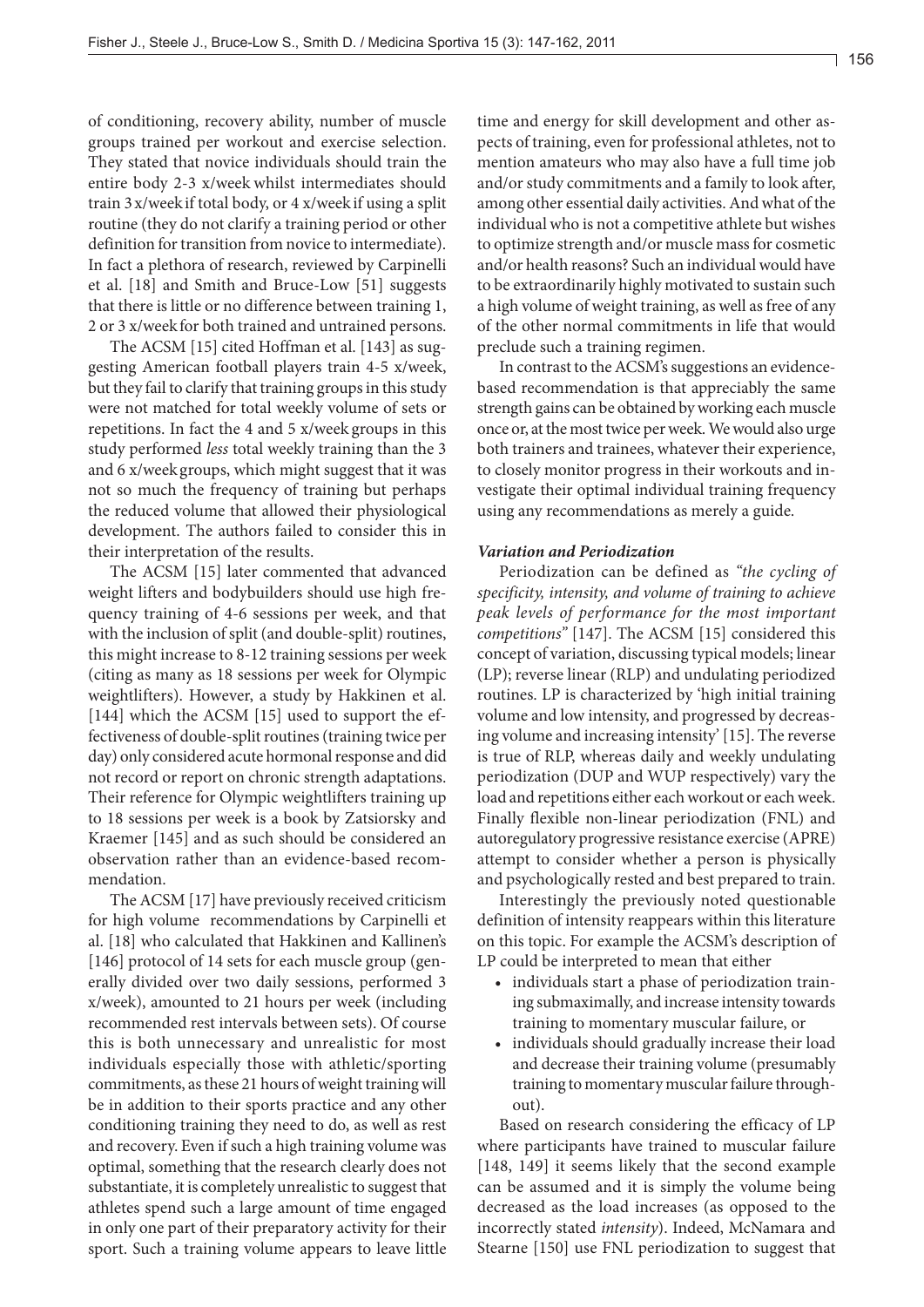a person who is not best prepared to train *"is given a workout that utilizes lighter weights and that is less in*tense". Since the authors then prescribed RM workouts to each participant we can, once again assume a simple misuse of the term intensity, and recognize that their FNL workouts simply varied the load and repetitions rather than the intensity.

Of course evidence (given earlier) shows that training to momentary muscular failure produces more favourable muscular adaptations. However, the research surrounding periodization is at best inconclusive as to which model might be optimal. Buford et al. [151] reported no significant differences between strength increases from LP, DUP, or WUP protocols, a finding confirmed by other studies [149, 152]. In contrast, Rhea et al. [153] reported that DUP produced significantly greater strength increases than LP. Monteiro et al. [148] found non-linear periodization to be more productive than LP, whereas, Mann et al. [154] reported that APRE produced significantly greater improvements than LP in both muscular strength and endurance.

Based on the current lack of clear evidence it is difficult to suggest an evidence-based guideline. Recent research consideringAPRE [154] and FNL periodization [150] would appear to support the logical inclusion of physiological and psychological factors. Both of these models consider the *'*readiness*'* of the participant by gauging their level of mental and physical fatigue.

Persons should also consider delayed onset muscle soreness (DOMS) which is common in both recreational trainers and elite athletes between 24 and 72 hours post exercise [155]. Whilst further detail is beyond the scope of this article, we should consider that DOMS has been shown to cause reductions in strength, power, and flexibility, all of which would hinder athletic performance (see 155 for a review). This makes the high volume training recommendations of the ACSM seem particularly unrealistic for team sport athletes training during the competitive season, as heavy weight training in the days immediately prior to matches would likely have a negative effect on performance, and immediately following matches such training would likely hinder recovery. Therefore, it is difficult to see how such athletes could fit in the 20+ hours of weight training per week that is recommended.

The elements discussed above are obviously important for variation in training routines and frequency as well as providing motivation and mental stimulation, as opposed to following a pre-determined plan. More research examining recovery and its relationship to other sporting physiological parameters is needed on this issue to enable a truly evidence-based approach to be adopted.

# *Summary:*

• A single set performed to momentary muscular failure can produce appreciably the same gains as multiple sets in muscle function. Training most major muscle groups once or twice per week is sufficient to attain strength gains equal to that of training at a greater frequency.

• No periodized plan or workout schedule is necessarily most favorable, but rather physical and mental readiness for each workout is important.

# **Genetic Factors and Their Implications**

Carter and Heath [156] recognized 3 distinctly different body shapes; endomorph (a higher proportion of body fat, and generally being 'round' in shape), mesomorph (a higher proportion of muscle mass and generally being 'square' shape) and ectomorph (a decreased body mass in relation to surface area, and generally 'skinny' shape). Somatotypes are well recognized in exercise physiology text books [157, 158]. However they are almost never mentioned in strength training textbooks, magazines, and not within the ACSM position stand [15].

Other genetic factors have all been found to account for inter-participant variability in muscle strength or size, including myostatin (an "anti-growth" genotype, inhibiting muscular development) [159, 160], and Interleukin-15 (IL-15). Research suggests the genetic variation in the IL-15RA (receptor-α gene) is a significant moderator of muscle mass in response to resistance training [161]. Furthermore other genotypes include ciliary neurotrophic factor (CNTF), where the G/G and G/A genotypes have shown significantly greater muscular strength compared with the A/A homozygotes [162]. There is also alpha-actinin-3 (ACTN3), where the R577X genotype is generally associated with muscle function, contractile properties and strength/power athletes [163] and could modulate responsiveness to training [164]. In addition, angiotensin converting enzyme (ACE) is important, as here the D-allele appears to positively affect muscular strength following resistance training [165]. Stewart and Rittweger [166] provide a more comprehensive review of molecular regulators and genetic influences, and suggest that these genetic effects likely account for 80-90% of the variation in muscular strength and cross-sectional area within the research.

Whilst further discussion of these genetic mechanisms is far beyond the scope of this article, it also seems somewhat redundant to discuss elements that are beyond the exerciser's control, which is perhaps a reason as to why they are so commonly overlooked. However, their importance is undeniable because they will predominantly dictate how much muscular strength and size can be developed to a far greater degree than training type. For example on a more simplified level Van Etten, Verstappen and Westerterp [167] reported significant increases in fat-free mass for a mesomorphic group after 12 weeks of resistance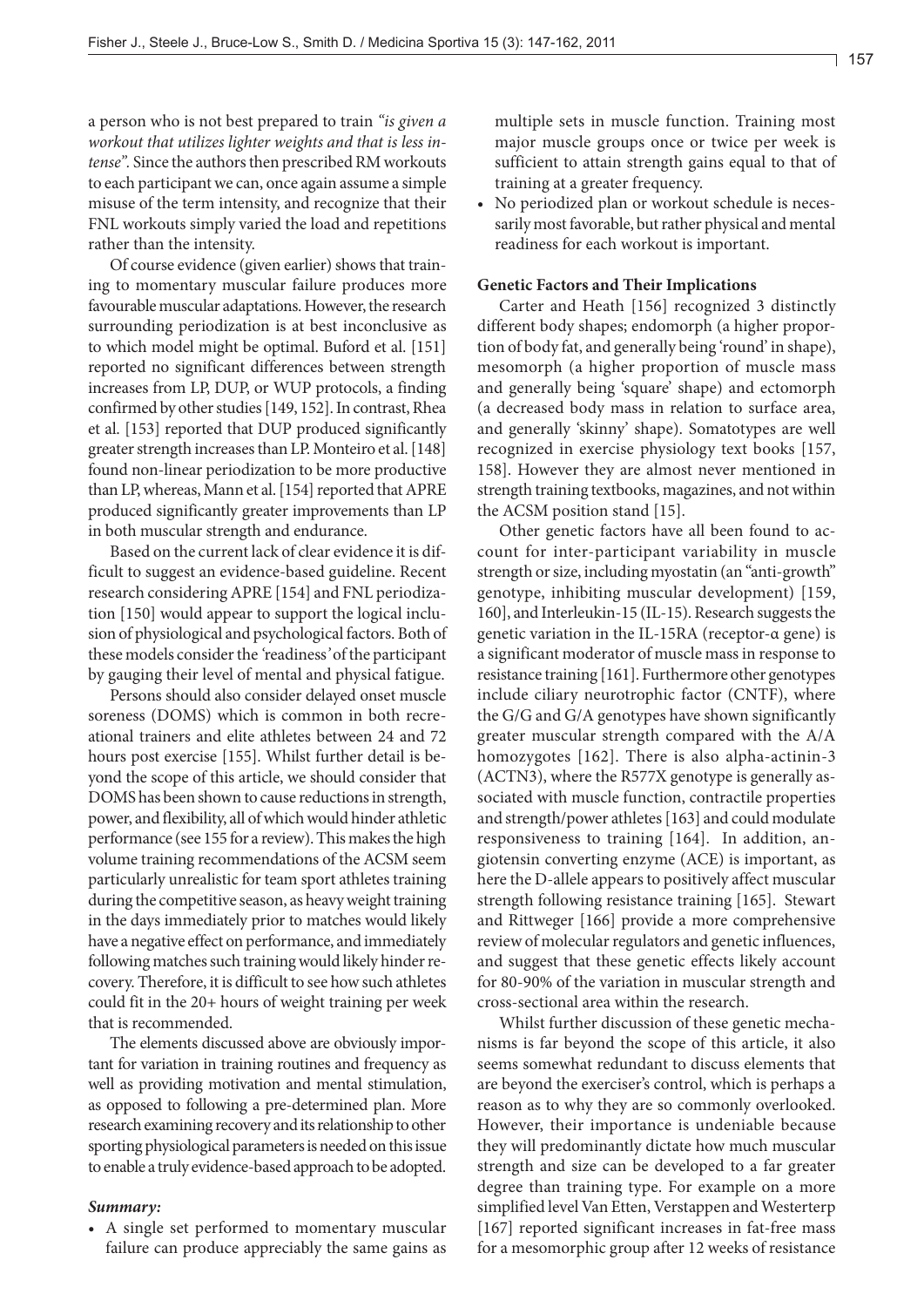158

training, where an ectomorphic group recorded no significant differences having followed an identical training routine. Therefore, it appears that those who are naturally lean and muscular to start with, can gain strength and size to a much greater degree than naturally 'skinny' individuals.

The genetic factors above are very important to consider here because persons such as weightlifting or bodybuilding champions with impressive strength or size and most likely the very good genetic predisposition for building such, often work as coaches and personal trainers and will be called upon to offer training advice to the less genetically gifted. They may do so based on their experiences that yielded positive results. However, anyone with less suitable genetics will almost certainly not attain the same levels of muscular strength or size regardless of training program. In the same sense whilst many athletes, trainers, or bodybuilders will judge their training a success because of their progression in size, strength or other physiological attributes, it may still be that an alternative training program would have yielded even better results.

# **Conclusion**

This article presents evidence-based recommendations for anyone wishing to improve their muscular size and/or strength and attain the health benefits associated with resistance training. It specifically highlights that the high volume approach advocated by the ACSM [15] is unnecessary and that equal or better results can be achieved in a minimal amount of time. Our recommendations based on the research are provided in the Table 1. A simple method of monitoring individual progress is the use of a training journal that allows a more specific and individual routine to be developed. Because training to momentary muscular failure with a repetition duration that maximizes muscle tension requires psychological and physical discipline, we suggest that both mental and physical readiness, in the form of recovery from previous exercise, be considered before undertaking a workout. The guidelines herein question some of the common recommendations of associations, trainers and trainees alike, and we urge persons reading this article to consider and review their methods in accordance with the

Table 1. *Evidence for Resistance Training Recommendations*

| Topic                          | Recommendation                                                                                                                                                                                                                                                                                                                                                                                                                                                                    | Supporting<br>Articles            | Suggestions for Future Research                                                                                                                                                                                                                            |
|--------------------------------|-----------------------------------------------------------------------------------------------------------------------------------------------------------------------------------------------------------------------------------------------------------------------------------------------------------------------------------------------------------------------------------------------------------------------------------------------------------------------------------|-----------------------------------|------------------------------------------------------------------------------------------------------------------------------------------------------------------------------------------------------------------------------------------------------------|
| Intensity                      | Persons should train until momentary mu-<br>scular failure to actively recruit all of the<br>available motor units and muscle fibres, as<br>opposed to a pre-determined number of<br>repetitions.                                                                                                                                                                                                                                                                                 | 28, 29, 30, 31, 32,               |                                                                                                                                                                                                                                                            |
| Load and Repeti-<br>tion Range | Persons should self-select a weight >80%<br>1RM and perform repetitions to failure.<br>Evidence suggests this is optimal for maxi-<br>mising strength and muscular endurance<br>gains, whilst helping to improve bone mi-<br>neral density.                                                                                                                                                                                                                                       | 44, 45, 46, 47, 48,<br>54, 57, 51 | Investigation as to whether there<br>are specifically favorable repeti-<br>tion ranges based on muscle fibre<br>type, or specific muscles.                                                                                                                 |
| Resistance Type                | Persons should select resistance type based 77, 78, 79, 80, 82,<br>on personal choice, although evidence appe-<br>ars to suggest that resistance machines might<br>have a lower risk of injury than free-weights.<br>There appears to be no difference in strength<br>gains between using free-weights, machines<br>or other resistance types.Free weights and<br>sport specific movements show no enhan-<br>cement in sporting performance or force<br>throughout that movement. | 87, 105, 106                      | The effect of balancing a weight<br>on force productionDirect com-<br>parison between strength gains<br>comparing pneumatic resistance<br>and variable resistances.                                                                                        |
| Repetition Dura-<br>tion       | Persons should maintain steady force pro-<br>duction throughout a range of motion, and<br>reduce external forces such as momentum;<br>movements should be of a pace that ma-<br>intains muscular tension, not ballistic or<br>explosive in nature.Faster movements cause<br>greater peaks in both muscular and ground<br>reaction forces which likely transfer through<br>joints and connective tissue, potentially<br>causing injury.                                            | 126, 127, 128,<br>130, 131        | Investigation of Olympic li-<br>fting and plyometric training<br>in comparison to 'controlled'<br>movements with regard to power<br>output (Wingate test, vertical<br>jump test, etc.), sprint times,<br>1RM, agility, and other physio-<br>logical tests. |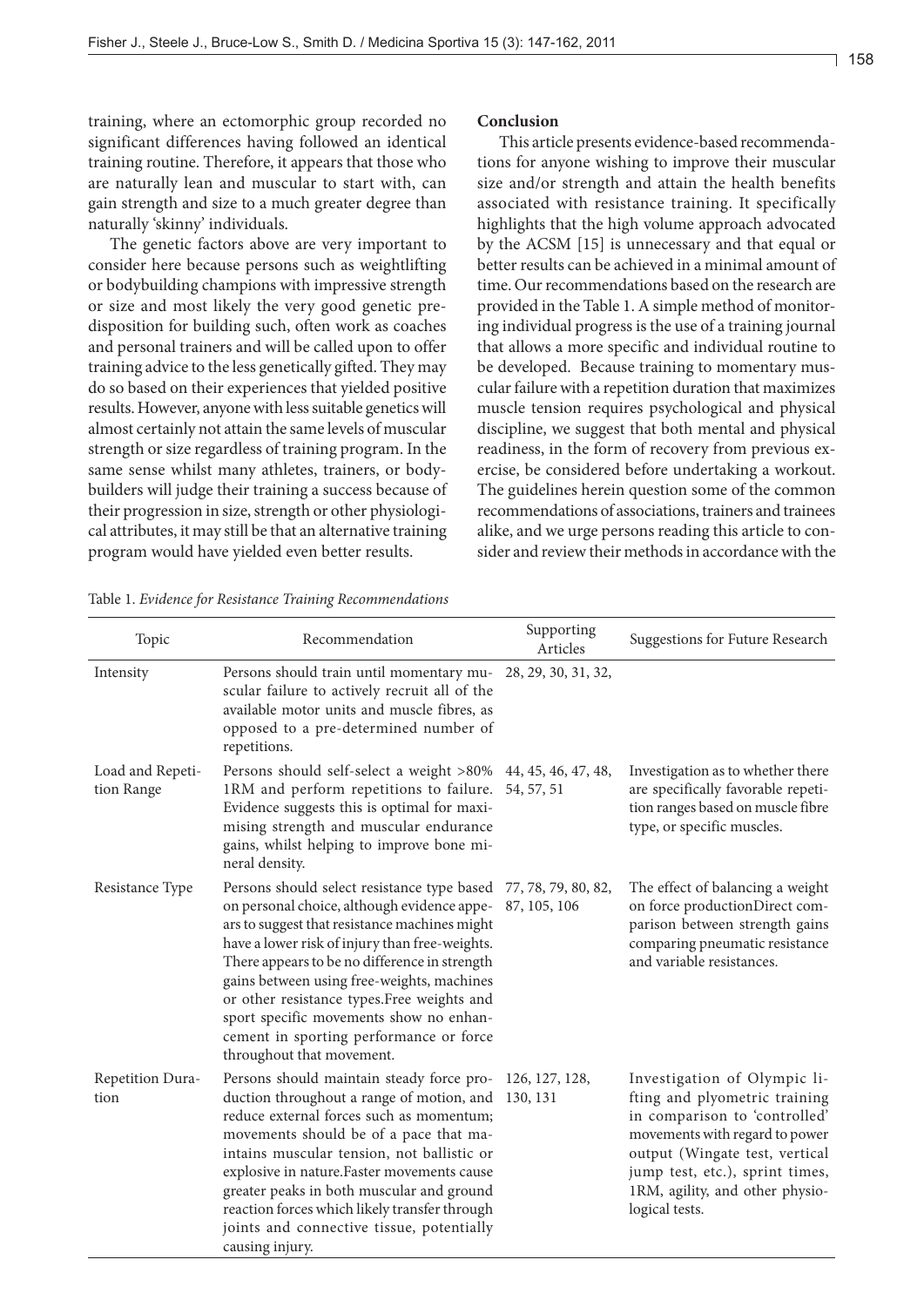| Topic                                                   | Recommendation                                                                                                                                                                                                                                                                                                                                                                                                                                                                                                                                 | Supporting<br>Articles | <b>Suggestions for Future Research</b>                                                 |
|---------------------------------------------------------|------------------------------------------------------------------------------------------------------------------------------------------------------------------------------------------------------------------------------------------------------------------------------------------------------------------------------------------------------------------------------------------------------------------------------------------------------------------------------------------------------------------------------------------------|------------------------|----------------------------------------------------------------------------------------|
| Volume of Exerci-<br>se, Frequency and<br>Periodization | Persons can obtain appreciably the same 18, 19, 51, 134,<br>strength gains by performing only a single 135, 136, 137,<br>set of each exercise 1 x / 2 x week, compared 143, 149, 150,<br>to higher volume workouts. Persons should 151, 152, 154<br>train when they feel physically and mentally<br>ready to do so. Both physical and mental<br>fatigue have the potential to negatively<br>affect a workout and/or muscular growth<br>and development. No specific periodized<br>routine is unequivocally supported within<br>the literature. |                        |                                                                                        |
| Genetics                                                | Persons should consider their somatotype 156, 157, 158,<br>and that their genetics will dictate their mu- 159, 160, 161,<br>scular growth and development. Previous 162, 163, 164,<br>success with a routine is not evidence that it 165, 166, 167<br>is optimal, genetic differences might dictate<br>interpersonal differences in volume and<br>frequency.                                                                                                                                                                                   |                        | Greater investigation into how<br>genotype affects muscular growth<br>and development. |

research findings, focusing on optimal improvements for themselves or their clients.

#### **References**

- 1. Koffler K, Menkes A, Redmond A, et al. Strength training accelerates gastrointestinal transit in middle-aged and older men. *Med Sci Sports Exerc* 1992; 24: 415-9.
- 2. Campbell W, Crim M, Young C, et al. Increased energy requirements and changes in body composition with resistance training in older adults. *Am J Clin Nutr* 1994; 60: 167-75.
- 3. Hurley B. Does strength training improve health status? *Strength Cond J* 1994; 16: 7-13.
- 4. Stone M, Blessing D, Byrd R, et al. Physiological effects of a short term resistive training program on middle-aged untrained men. *Nat Strength Cond Assoc J* 1982; 4: 16-20.
- 5. Hurley B, Hagberg J, Goldberg A, et al. Resistance training can reduce coronary risk factors without altering  $VO<sub>2</sub>$  max or percent body fat. *Med Sci Sports Exerc* 1988; 20: 150-4.
- 6. Harris KA, Holly RG. Physiological responses to circuit weight training in borderline hypertensive subjects. *Med Sci Sports Exerc* 1987; 19: 246-52.
- 7. Colliander EB, Tesch PA. Blood pressure in resistance trained athletes. *Can J Appl Sport Sci* 1988; 13: 31-4.
- 8. Menkes A, Mazel S, Redmond A, et al. Strength training increases regional bone mineral density and bone remodelling in middle-aged and older Men. *J Appl Physiol* 1993; 74: 2478-84.
- 9. Rall LC, Meydani SN, Kehayias JJ, et al. The effect of progressive resistance training in rheumatoid arthritis: increased strength without changes in energy balance or body composition. *Arthritis Rheum* 1996; 39: 415-26.
- 10. Nelson BW, O'Reilly E, Miller M, et al. The clinical effects of intensive specific exercise on chronic low back pain: A controlled study of 895 consecutive patients with 1-year follow up. *Orthopedics* 1995; 18: 971-81.
- 11. Risch S, Nowell N, Pollock M, et al. Lumbar strengthening in chronic low back pain patients. *Spine* 1993; 18: 232-8.
- 12. Westcott W. Keeping Fit. *Nautilus* 1995; 4: 50-7.
- 13. Messier SP, Dill ME. Alterations in strength and maximum oxygen consumption consequent to nautilus circuit weight training. *Res Q Exerc Sport* 1985; 56: 345-51.
- 14. Stone, MH. Muscle conditioning and muscle injuries. *Med Sci Sports Exerc* 1990; 22: 457-62.
- 15. Ratamess NA, Alvar BA, Evetoch [sic] TK, et al. Progression models in resistance training for healthy adults. *Med Sci Sports Exerc* 2009; 41: 687-708.
- 16. Pollock ML, Gaesser GA, Butcher JD, et al. The recommended quantity and quality of exercise for developing and maintaining cardiorespiratory and muscular fitness, and flexibility in healthy adults. *Med Sci Sports Exerc* 1998; 30: 975-91.
- 17. Kraemer WJ, Adams K, Cafarelli E, et al. Progression models in resistance training for healthy adults. *Med Sci Sports Exerc*  2002; 34: 364-80.
- 18. Carpinelli R, Otto RM, Winett RA. A critical analysis of the ACSM position stand on resistance training: insufficient evidence to support recommended training protocols. *J Exerc Physiol* 2004; 7: 1-60.
- 19. Carpinelli R. Challenging the American College of Sports Medicine 2009 position stand on resistance training. *Med Sport* 2009; 13: 131-7.
- 20. Kraemer WJ, Fleck SJ, Deschenes M. A review: factors in exercise prescription of resistance training. *Strength Cond J* 1988; 10: 36-41.
- 21. Tan B. Manipulating resistance training program variables to optimize maximum strength in men: a review. *J Strength Cond Res* 1999; 13: 289-304.
- 22. Willardson JM, Burkett LN. The effect of different rest intervals between sets on volume components and strength gains. *J Strength Cond Res* 2008; 22: 146-52.
- 23. Fry AC. The role of resistance exercise intensity on muscle fibre adaptations. *Sports Med* 2004; 34: 663-79.
- 24. Hoeger WW, Barette, SL, Hale DF, et al. Relationship between repetitions and selected percentages of one repetition maximum. *J Appl Sport Sci Res* 1987; 1: 11-3.
- 25. Hoeger WWK, Hopkins DR, Barette SL, et al. Relationship between repetitions and selected percentages of one repetition maximum: a comparison between untrained and trained males and females. *J Strength Cond Res* 1990; 4: 46-54.
- 26. Shimano T, Kraemer WJ, Spiering BA, et al. Relationship between the number of repetitions and selected percentages of one repetition maximum in free weight exercises in trained and untrained men. *J Strength Cond Res* 2006; 20: 819-23.
- 27. Douris PC, White BP, Cullen RR, et al. The relationship between maximal repetition performance and muscle fibre type as estimated by non-invasive technique in the quadriceps of untrained women. *J Strength Cond Res* 2006; 20: 699-703.
- 28. Carpinelli R. The size principle and a critical analysis of the unsubstantiated Heavier-is-better recommendation for resistance training. *J Exer Sci Fit* 2008; 6: 67-86 .
- 29. Willardson JM. The application of training to failure in periodized multiple set resistance exercise programs. *J Strength Cond Res* 2007; 21: 628-31.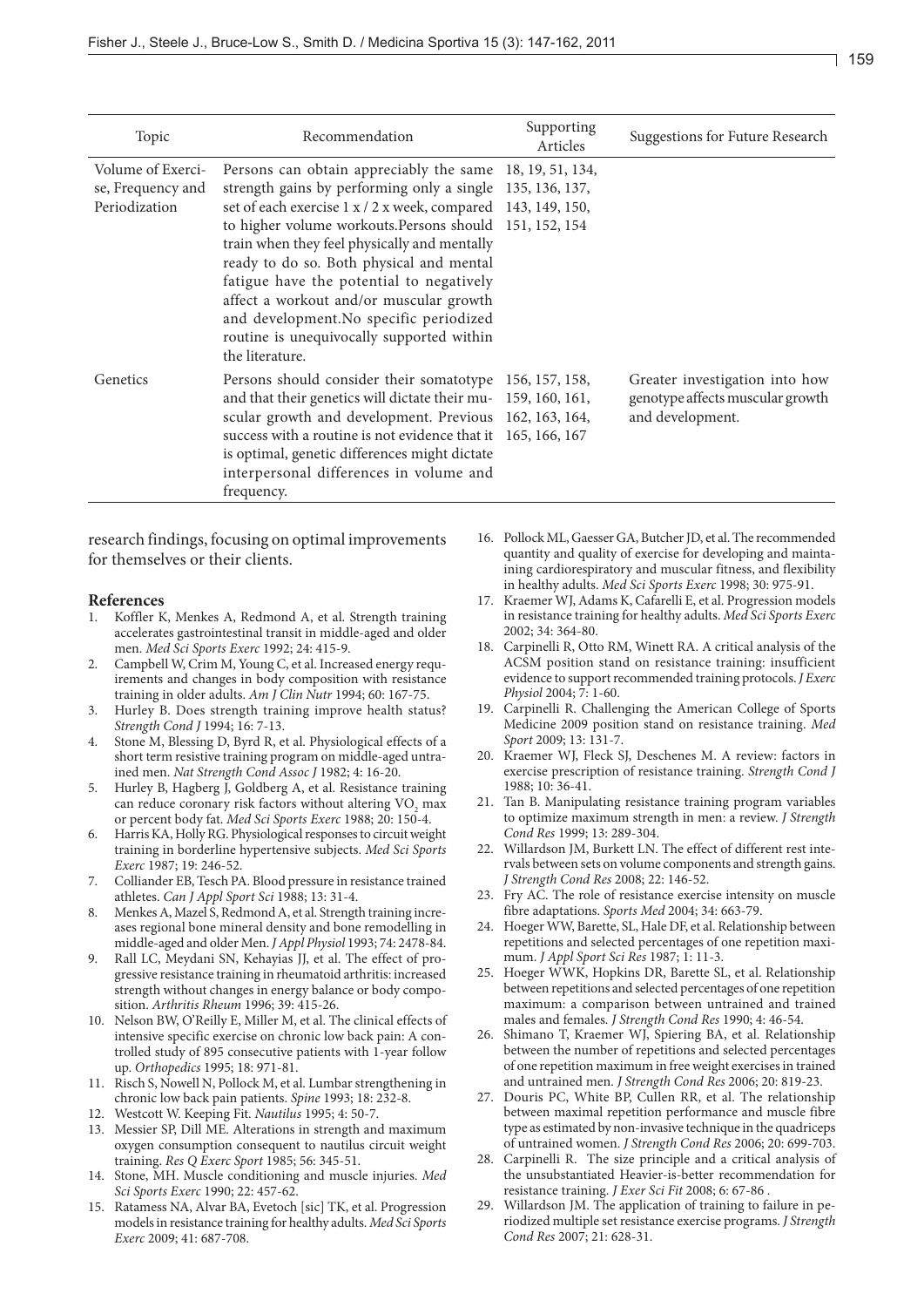$160$ 

- 30. Rodney KJ, Herbert RD, Balnave RJ. Fatigue contributes to the strength training stimulus. *Med Sci Sports Exerc* 1994; 26: 1160-4.
- 31. Schott J, McCully K, Rutherford OM. The role of metabolites in strength training: Short versus long isometric contractions. *Eur J Appl Physiol* 1995; 71: 337-41.
- 32. Drinkwater EJ, Lawton RP, Lindsell RP, et al. Training leading to repetition failure enhances bench press strength increases in elite junior athletes. *J Strength Cond Res* 2005; 19: 382-8.
- 33. Folland JP, Irish CS, Roberts JC, et al. Fatigue is not a necessary stimulus for strength gains during resistance training. *Br J Sports Med* 2002; 36: 370-4.
- 34. Izquierdo M, Ibanez J, Gonzalez-Badillo JJ, et al. Differential effects of strength training to failure versus not to failure on hormonal responses, strength and muscle power increases. *J Appl Physiol* 2006; 100: 1647-56.
- 35. Borg GA. Psychophysical bases of perceived exertion. *Med Sci Sports Exerc* 1982; 14: 377-81.
- 36. Suminski RR, Robertson RJ, Arslanian S, et al. Perception of effort during resistance exercise. *J Strength Cond Res* 1997; 11: 261-5.
- 37. Gearhardt, Jr. R, Goss FL, Lagally KM, et al. Standardized scaling procedures for rating of perceived exertion during resistance exercise. *J Strength Cond Res* 2001; 15: 320-5.
- 38. Gearhardt, Jnr. R, Goss FL, Lagally KM, et al. Ratings of perceived exertion in active muscle during high-intensity and low-intensity resistance exercise. *J Strength Cond Res* 2002; 16: 87-91.
- 39. Day ML, McGuigan MR, Brice G, et al. Monitoring exercise intensity during resistance training using the session RPE scale. *J Strength Cond Res* 2004; 18: 353-8.
- 40. Sweet TW, Foster C, McGuigan MR, et al. Quantitation ofresistance training using the session rating of perceived exertion method. *J Strength Cond Res* 2004; 18: 796-802.
- 41. LagallyKM, McCawST, Young GT, et al. Ratings of perceived exertion and muscle activity during the bench press exercise in recreational and novice lifters. *J Strength Cond Res* 2004; 18: 359-64.
- 42. Duncan MJ, Al-Nakeeb Y, Scurr J. Perceived exertion is related to muscle activity during leg extension exercise. *Res Sports Med* 2006; 14: 179-89.
- 43. Wickwire PJ, McLester JR, Green JM, et al. Acute heart rate, blood pressure and RPE responses during super slow vs. traditional machine resistance training protocols using small muscle group exercises. *J Strength Cond Res* 2009; 23: 72-9.
- 44. O'Shea, P. Effects of selected weight training programs on the development of strength and muscle hypertrophy. *Res Q* 1966; 37: 95-102.
- 45. Graves JE, Pollock ML, Jones AE, et al. Number of repetitions does not influence the initial response to resistance training in identical twins [abstract]. *Med Sci Sports Exerc* 1999; 26 Supplement 5: S74.
- 46. Weiss LW, Coney HD, Clark FC. Differential functional adaptations to short-term, low-, moderate-, and high-repetition weight training. *J Strength Cond Res* 1999; 13: 236-41.
- 47. Tanimoto M, Ishii N. Effects of low intensity resistance exercise with slow movement and tonic force generation on muscular function in young men. *J Appl Physiol* 2006; 100: 1150-7.
- 48. Tanimoto M, Sanada K, Yamamoto K, et al. Effects of whole- -body low-intensity resistance training with sow movement and tonic force generation on muscular size and strength in young men. *J Strength Cond Res* 2008; 22: 1926-38.
- 49. Campos GER, Luecke TJ, Wendeln HK, et al. Muscular adaptations in response to three different resistance-training regimens: specificity of repetition maximum training zones. *Eur J Appl Physiol* 2002; 88: 50-60.
- 50. Smith D, Bruce-Low S. Strength training and the work of Arthur Jones. *J Exerc Physiol* 2004; 7: 52-68.
- 51. Vincent KR, Braith RW. Resistance exercise and the bone turnover in elderly men and women. *Med Sci Sports Exerc*  2002; 34: 17-23.
- 52. Jones A. *The lumbar spine, the cervical spine and the knee;*  testing and rehabilitation. Ocala, FL: MedX Corporation, 1993.
- 53. Darden E, *The New Bodybuilding for Old School Results*. Colorado Springs, USA; Testosterone Publishing, 2006.
- 54. Stone WJ, Coulter SP. Strength/endurance effects from three resistance training protocols with women. *J Strength Cond Res* 1994; 8: 231-4.
- 55. Hickson RC, Hidaka K, Foster C. Skeletal muscle fibre-type, resistance training, and strength-related performance. *Med Sci Sports Exerc* 1994; 26: 593-8.
- 56. Mazzetti SA, Kraemer WJ, Volek JS, et al. The Influence of direct supervision of resistance training on strength performance. *Med Sci Sports Exerc* 2000; 32: 1175-84.
- 57. Anderson T, Kearney JT. Effects of three resistance training programs on muscular strength and absolute and relative endurance. *Res Q* 1982; 53: 1-7.
- 58. Frost DM,Cronin J, Newton RU.A biomechanical evaluation of resistance; fundamental concepts for training and sports performance. *Sports Med* 2010; 40: 303-26.
- 59. Darden E. *New High Intensity Bodybuilding*. New York, USA: Pedigree Books, 1990.
- 60. Issurin VB, Liebermann DG, Tenenbaum G. Effect of vibratory stimulation training on maximal force and flexibility. *J Sport Sci* 1994; 12: 561-6.
- 61. Spennewyn KC. Strength outcomes in fixed versus free-form resistance equipment. *J Strength Cond Res* 2008; 22: 75-81.
- 62. Schwanbeck S, Chilibeck PD, Binsted G. A comparison of free weight squat to smith machine squat using electromyography. *J Strength Cond Res* 2009; 23: 2588-91.
- 63. Schick EE, Coburn JW, Brown LE, et al. A comparison of muscle activation between a smith machine and free weight bench press. *J Strength Cond Res* 2010; 24: 779-84.
- 64. Goodman CA, Pearce AJ, Nicholes CJ, et al. No difference in 1RM strength and muscle activation during the barbell chest press on a stable and unstable surface. *J Strength Cond Res* 2008; 22: 88-94.
- 65. Roelants M, Verschueren SMP, Delecluse C, et al. Whole-body-vibration-induced increase in leg muscle activity during different squat exercises. *J Strength Cond Res* 2006; 20: 124-9.
- 66. Moran K, McNamara B, Luo J. Effect of vibration training in maximal effort (70% 1RM) dynamic bicep curls. *Med Sci Sports Exerc* 2007; 39: 526-33.
- 67. Hazell TJ, Kenno KA, Jakobi JM. Evaluation of muscle activity for loaded and unloaded dynamic squats during vertical whole body vibration. *J Strength Cond Res* 2010; 24: 1860-5.
- 68. De Luca C, Merletti R. Surface myoelectric signal cross-talk among muscles of the leg. *Electroen Clin Neuro* 1988; 69; 568-75.
- 69. De Luca C. The use of surface electromyography in biomechanics. *J Appl Biomech* 1997; 13: 135-63.
- 70. Wakeling JM, Pascual SA, Nigg BM, et al. Surface EMG shows distinct populations of muscle activity when measured during sustained submaximal exercise. *Eur J Appl Physiol* 2001; 86: 40-7.
- 71. Roman-Liu D, Tokarski T. EMG of arm forearm muscle activities with regard to handgrip force in relation to upper limb location. *Acta Bioeng Biomech* 2002; 4: 33-48
- 72. Farina D, Merletti R, Enoka R M. The extraction of neural strategies from the surface EMG. *J Appl Physiol* 2004; 96: 1486-95.
- 73. Semmler JG, Tucker KJ, Allen TJ, et al. Eccentric exercise increases EMG amplitude and force fluctuations during submaximal contractions of elbow flexor muscles. *J Appl Physiol* 2007; 103: 979-89.
- 74. Roberts TJ, Gabaldon AM. Interpreting muscle function from EMG: lessons learned from direct measurements of muscle force. *Integ Comp Biol* 2008; 48: 312-20.
- 75. Soderberg GL,CookTM. Electromyography in biomechanics. *Phys Ther* 1984; 64: 1813-20.
- 76. Howard JD, Enoka RM. Maximum bilateral contractions are modified by neutrally mediated interlimb effects. *J Appl Physiol* 1991; 70: 306-16.
- 77. Sanders MT. A comparison of two methods of training on the development of muscular strength and endurance. *J Orthop Sport Phys* 1980; 1: 210-3.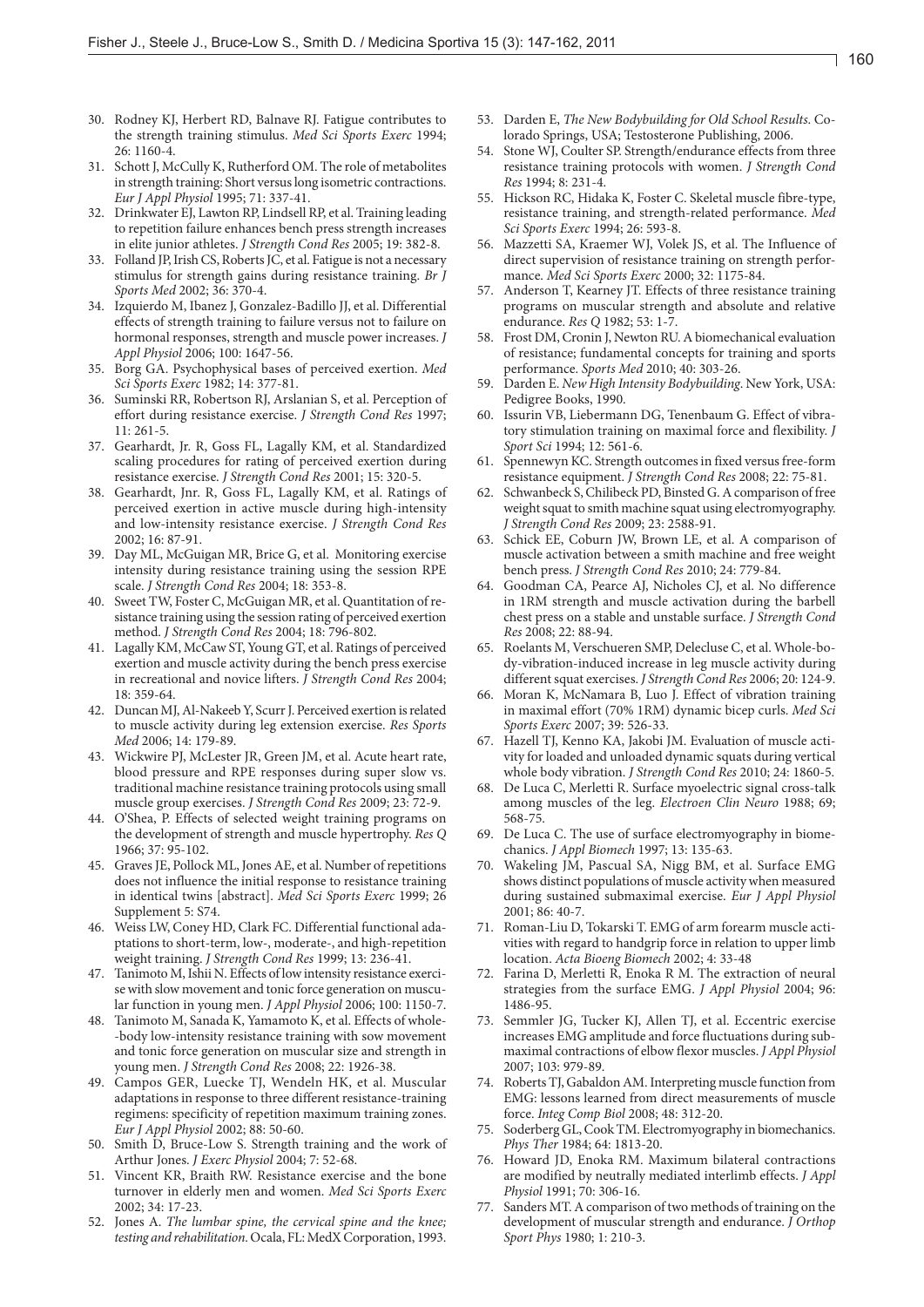- 78. Silvester LJ, StigginsC, McGownC, et al. The effect of variable resistance and free weight training programs on strength and vertical jump. *Strength Cond J* 1981; 3: 30-3.
- 79. Boyer BT. A comparison of the effects of three strength training programs on women. *J Appl Sport Sci Res* 1990; 4: 88-94.
- 80. Manning RJ, Graves JE, Carpenter DM, et al. Constant vs variable resistance knee extension training. *Med Sci Sports Exerc* 1990; 22; 397-401.
- 81. McCawST, Friday JJ.Acomparison of muscle activity between a free weight and machine bench press. *J Strength Cond Res* 1994; 8: 259-64.
- 82. Willoughby DS, Gillespie JW. A comparison of isotonic free weights and omnikinetic exercise machines on strength. *J Hum Movement Stud* 1990; 19: 93-100.
- 83. Hunter GR, Culpepper MI. Joint angle specificity of fixed mass versus hydraulic resistance knee flexion training. *J Strength Cond Res* 1995; 9: 13-6.
- 84. Paulus DC, Reiser II RF, Troxell WO. Pneumatic strength assessment device: design and isometric measurement. *Biomed Sci Instrum* 2004; 40: 277-82.
- 85. Puthoff ML, Nielsen DH. Relationships among impairments in lower-extremity strength and power, functional limitations, and disability in older adults. *Phys Ther* 2007; 87:1334-47.
- 86. Kerksick C, Thomas A, Campbell B, et al. Effects of a popular exercise and weight loss program on weight loss, body composition, energy expenditure and health in obese women. *Nutrition Metab* 2009; 6(23). DOI: 10.1186/1743-7075-6-23.
- 87. Dorgo S, King GA, Rice CA. The effects of manual resistance training on improving muscular strength and endurance. *J Strength Cond Res* 2009; 23: 293-303.
- 88. Kerr ZY, Collins CL, Comstock RD. Epidemiology of weight training-related injuries presenting to United States emergency departments, 1990-2007. *Am J Sport Med* 2010; 38: 765-71.
- 89. Cardinale M, Bosco C. The use of vibration as an exercise intervention. *Exerc Sport Sci Rev* 2003; 31: 3-7.
- 90. Bazett-Jones DM, Finch HW, Dugan EL. Comparing the effects of various whole body vibration accelerations on counter-movement jump performance. *J Sports Sci Med*  2008; 7: 144-50.
- 91. Marin PJ, Rhea MR. Effects of vibration training on muscle power: a meta-analysis. *J Strength Cond Res* 2010; 24: 871-8.
- 92. Rhea MR, Bunker D, Marin PJ, et al. Effect of iTonic whole body vibration on delyaed-onset muscle soreness among untrained individuals. *J Strength Cond Res* 2009; 23: 1677-82.
- 93. Ronnestad B.Comparing the performance-enhancing effects of squats on a vibration platform with conventional squats in recreationally resistance-trained men. *J Strength Cond Res* 2004; 18: 839-45.
- 94. Ronnestad B. Acute effects of various whole body vibration frequencies on 1RM in trained and untrained subjects. *J Strength Cond Res* 2009; 23: 2068-72.
- 95. Luo J, McNamara B, Moran K. Effect of vibration training on neuromuscular output with ballistic knee extensions. *J Sport Sci* 2008; 26: 1365-73.
- 96. Nordlund MM , Thorstensson A. Strength training effects of whole body vibration. *Scand J Med Sci Sports* 2007; 17: 12-7.
- 97. Roelants M, Delecluse C, Goris M, et al. Effects of 24 weeks of whole body vibration training on body composition and muscle strength in untrained females. *Int J Sports Med* 2004; 25: 1-5.
- 98. Liebermann DG, Issurin V. Effort perception during isotonic muscle contractions with superimposed mechanical vibratory stimulation. *J Hum Mov Stud*1997; 32: 171-86.
- 99. Luo J, McNamara B, Moran K. The use of vibration training to enhance muscle strength and power. *Sports Med* 2005; 35: 23-41.
- 100. Marin PJ, Rhea MR. Effects of vibration training on muscle strength: a meta-analysis. *J Strength Cond Res* 2010; 24: 548-56.
- 101. Jordan MJ, Norris SR, Smith DJ, et al. Vibration training: an overview of the area, training consequences, and future considerations. *J Strength Cond Res* 2005; 19: 459-66.
- 102. Drowatzky JN , Zuccato FC. Interrelationships between selected measures of static and dynamic balance. *Res Q* 1967; 38: 509-10.
- 103. Mount J. Effect of Practice of a throwing skill in one body position on performance of the skill in an alternate position. *Percept Mot Skills* 1996; 83: 723-32.
- 104. Brewer C. *Strength and Conditioning for Sport: A Practical Guide for Coaches*. Leeds, UK: Sports Coach UK, 2008.
- 105. Sale DG. Neural adaptations to resistance training. *Med Sci Sports Exerc* 1988; 20: 135-45.
- 106. Montoya BS, Brown LE, Coburn JW, et al. Effects of warm-up with different weighted bats on normal bat velocity. *J Strength Cond Res* 2009; 23: 1566-9.
- 107. Kibler WB, Press J, Sciascia A. The role of core stability in athletic function. *Sports Med* 2006; 36: 189-98.
- 108. Akuthota V, Ferreiro A, Moore T, et al. Core stability exercise principles. *Curr Sports Med Rep* 2008; 7: 39-44.
- 109. Zattara M, Bouisset S. Posture-kinetic organisation during the early phase of voluntary upper limb movement. 1. Normal Subjects. *J Neurol Neurosurg Psychiatry* 1988; 51: 956-65.
- 110. Hodges PW, Richardson CA. Inefficient muscular stabilization of the lumbar spine associated with low back pain: a motor control evaluation of transversus abdominis. *Spine*  1996; 21: 2640-50.
- 111. Hodges PW, Richardson CA. Altered trunk muscle recruitment in people with low back pain with upper limb movement at different speeds. *Arch Phys Med Rehabil* 1999; 80: 1005-12.
- 112. Shiba Y, Obuchi S, Saitou C, et al. Effects of bilateral upper- -limb exercise on trunk muscles. *J Phys Ther Sci* 2001; 13: 65-7.
- 113. Cosio-Lima LM, Reynolds KL, Winter C, et al. Effects of physio-ball and conventional floor exercises on early phase adaptations in back and abdominal core stability and balance in women. *J Strength Cond Res* 2003; 17: 721-5.
- 114. Stanforth D, Stanforth PR, Hahn SR, et al. A 10 week training study comparing resistaball and traditional trunk training. *J Dance Med Sci* 1998; 2: 134-40.
- 115. Behm DG, Anderson KG. The role of instability with resistance training. *J Strength Cond Res* 2006; 20: 716-22.
- 116. Behm DG, Leonard A, Young W, et al. Trunk muscle EMG activity with unstable and unilateral exercises. *J Strength Cond Res* 2005; 19: 193-201.
- 117. Anderson KG, Behm DG. Maintenance of EMG activity and loss of force output with instability. *J Strength Cond Res* 2004; 18: 637-40.
- 118. Sparkes R, Behm DG. Training adaptations associated with an 8-week instability resistance training program with recreationally active individuals. *J Strength Cond Res* 2010; 24: 1931-41.
- 119. Cowley PM, Swenson T, Sforzo GA. Efficacy of instability resistance training. *Int J Sports Med* 2007; 28: 829-35.
- 120. KibeleA, Behm DG. Sevenweeks of instability and traditional resistance training effects on strength, balance and functional performance. *J Strength Cond Res* 2009; 23: 2443-50.
- 121. Willardson JM. The effectiveness of resistance exercises performed on unstable equipment. *Strength Cond J* 2004; 26: 70-4.
- 122. Lederman E. The myth of core stability. *J Bodyw Mov Ther* 2007; 14: 80-97.
- 123. Lachance PF, Hortobagyi T.Influence of cadence on muscular performance during push-up and pull-up exercises. *J Strength Cond Res* 1994; 8: 76-9.
- 124. Morrissey MC, Harman EA, Frykman PN, et al. Early phase differential effects of slow and fast barbell squat training. *Am J Sport Med* 1998; 26: 221-30.
- 125. Sakamoto A, Sinclair PJ. Effect of movement velocity on the relationship between training load and the number of repetitions of bench press. *J Strength Cond Res* 2006; 20: 523-7.
- 126. Johnston BD. Moving too rapidly in strength training will unload muscles and limit full range strength development adaptation: a case study. *J Exerc Physiol* 2005; 8: 36-45.
- 127. Hay JG, Andrews JG, Vaughan CL. Effects of lifting rate on elbow torques exerted during arm curl exercises. *Med Sci Sports Exerc* 1983; 15: 63-71.
- 128. Tran QT, Docherty D, Behm D. The effects of varying time under tension and volume load on acute neuromuscular responses. *Eur J Appl Physiol* 2006; 98: 402-10.